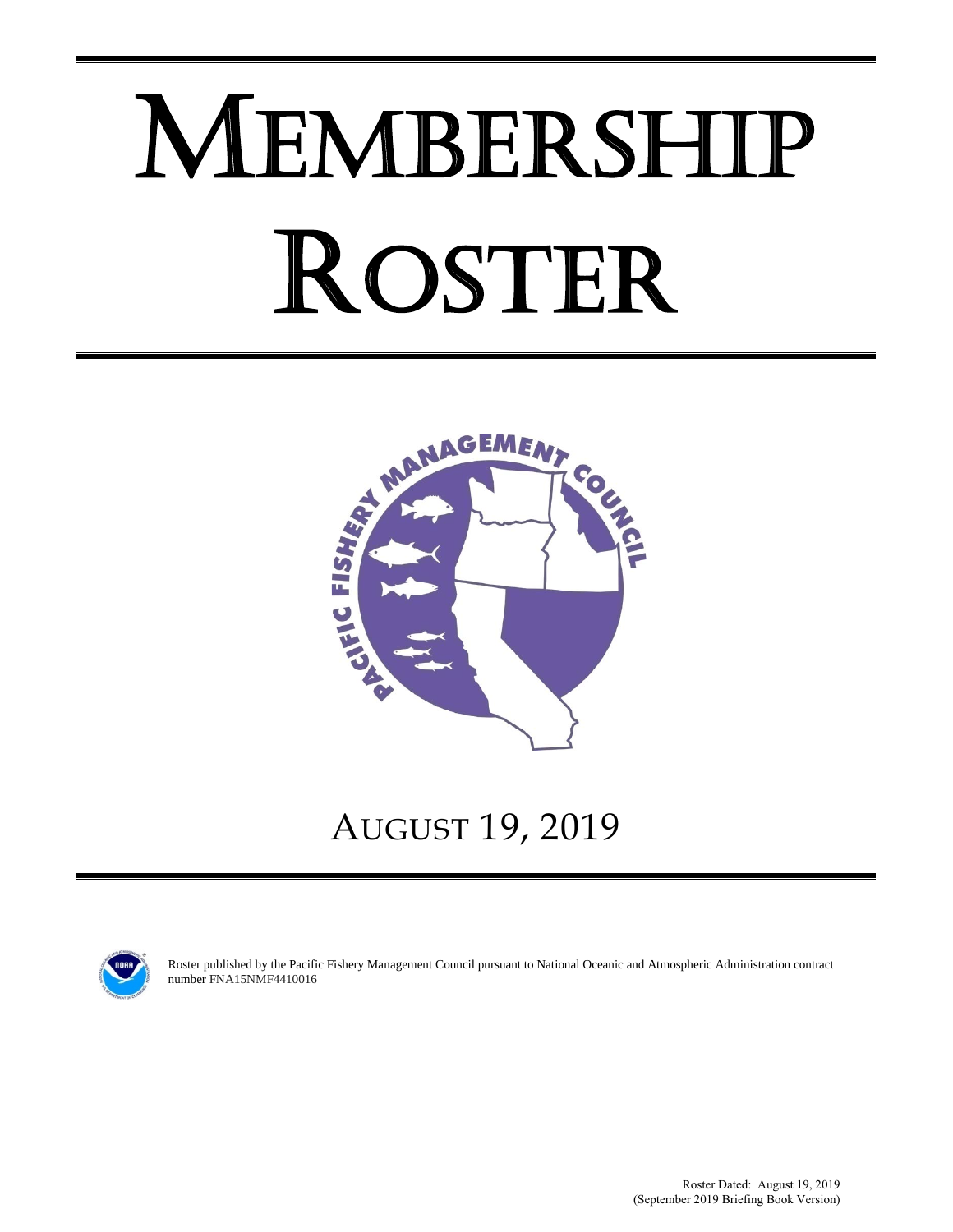# **PACIFIC FISHERY MANAGEMENT COUNCIL**

7700 NE Ambassador Place, Suite 101 – Portland, Oregon 97220-1384 Telephone 503-820-2280 – Toll Free 866-806-7204 – Fax: 503-820-2299 Websit[e www.pcouncil.org](http://www.pcouncil.org/)

# **COUNCIL STAFF**

| <u>Name</u>              | <b>Title</b>                                                                                 | <b>Direct Line</b> | <b>Email</b>               |
|--------------------------|----------------------------------------------------------------------------------------------|--------------------|----------------------------|
| <b>Kim Ambert</b>        | <b>Administrative Specialist</b>                                                             | 503-820-2421       | Kimberly.Ambert@noaa.gov   |
| <b>Mike Burner</b>       | Deputy Director                                                                              | 503-820-2414       | Mike.Burner@noaa.gov       |
| <b>Patricia Crouse</b>   | <b>Administrative Officer</b>                                                                | 503-820-2408       | Patricia.Crouse@noaa.gov   |
| <b>Kit Dahl</b>          | Staff Officer: Highly Migratory Species,<br><b>NEPA</b>                                      | 503-820-2422       | Kit.Dahl@noaa.gov          |
| <b>John DeVore</b>       | Staff Officer: Groundfish, Scientific and<br><b>Statistical Committee</b>                    | 503-820-2413       | John.Devore@noaa.gov       |
| <b>Renee Dorval</b>      | <b>Administrative Specialist</b>                                                             | 503-820-2420       | Renee.Dorval@noaa.gov      |
| <b>Robin Ehlke</b>       | Staff Officer: Salmon and Pacific Halibut                                                    | 503-820-2410       | Robin.Ehlke@noaa.gov       |
| <b>Jennifer Gilden</b>   | Staff Officer: Habitat, Information,<br>Communications, Legislative Matters                  | 503-820-2418       | Jennifer.Gilden@noaa.gov   |
| <b>Kerry Griffin</b>     | Staff Officer: Coastal Pelagic Species,<br>Marine Protected Areas, Essential Fish<br>Habitat | 503-820-2409       | Kerry.Griffin@noaa.gov     |
| <b>Donald Hansen</b>     | Special Assistant to the Executive Director                                                  |                    | Don.Hansen@noaa.gov        |
| <b>Kris Kleinschmidt</b> | <b>Information Technology Specialist</b>                                                     | 503-820-2411       | Kris.Kleinschmidt@noaa.gov |
| Sandra Krause            | Information Technology Specialist (Program<br>Manager)                                       | 503-820-2419       | Sandra.Krause@noaa.gov     |
| Amy L'Manian             | <b>Administrative Specialist</b>                                                             | 503-820-2425       | Amy.L'Manian@noaa.gov      |
| <b>Todd Phillips</b>     | Staff Officer: Groundfish                                                                    | 503-820-2426       | Todd.Phillips@noaa.gov     |
| <b>Jim Seger</b>         | Staff Officer: Fishery Economics and<br><b>Enforcement Consultants</b>                       | 503-820-2416       | Jim.Seger@noaa.gov         |
| <b>Chuck Tracy</b>       | <b>Executive Director</b>                                                                    | 503-820-2415       | Chuck.Tracy@noaa.gov       |
| <b>Brett Wiedoff</b>     | Staff Officer: Groundfish, Electronic<br>Monitoring, Highly Migratory Species                | 503-820-2424       | Brett.L.Wiedoff@noaa.gov   |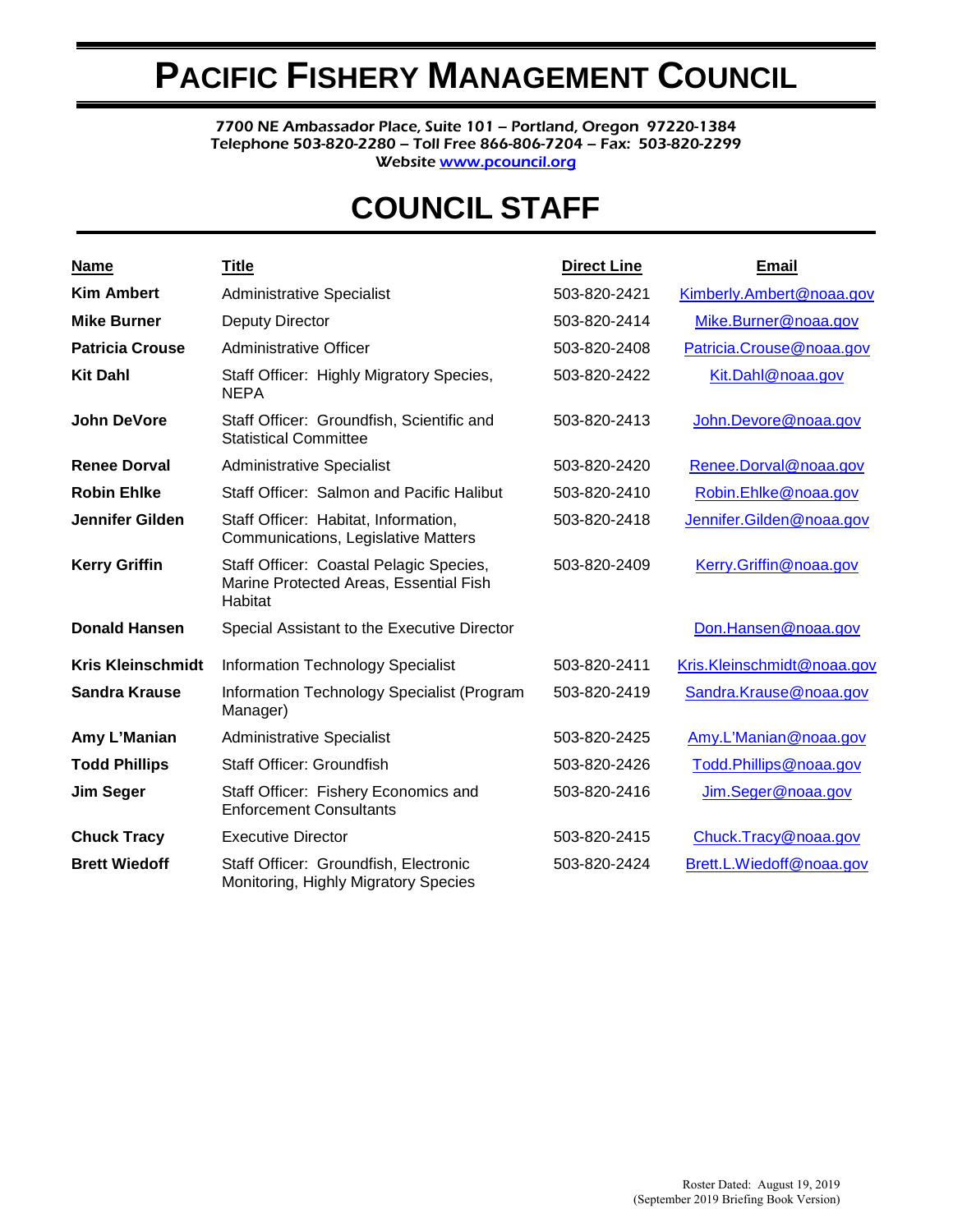# **ACRONYMS USED IN THIS ROSTER**

- ADFG ....Alaska Dept. of Fish and Game CDFW .... California Dept. of Fish and Wildlife IATTC .... Inter-American Tropical Tuna Commission IDFG ...... Idaho Dept. of Fish and Game NMFS .... National Marine Fisheries Service NMS ....... National Marine Sanctuaries NOAA .... National Oceanic and Atmospheric Administration
- NWFSC...Northwest Fisheries Science Center ODFW ..... Oregon Dept. of Fish and Wildlife OLE ......... Office of Law Enforcement PFMC ...... Pacific Fishery Management Council PSMFC .... Pacific States Marine Fisheries Commission SWFSC .... Southwest Fisheries Science Center USFWS ... United States Fish and Wildlife Service WCR ........ West Coast Region WDFW....Washington Dept. of Fish and Wildlife

|                                                      | LLUAL VUUIVULL                                                                                                                                                             |                                                              |
|------------------------------------------------------|----------------------------------------------------------------------------------------------------------------------------------------------------------------------------|--------------------------------------------------------------|
| <b>Judson Feder</b><br><b>Southwest Section</b>      | National Oceanic and Atmospheric<br>Administration, Office of General<br>Counsel, Southwest Section<br>501 West Ocean Boulevard, Ste 4470<br>Long Beach, CA 90802-4213     | Telephone: 562-980-4067<br>Email: Judson.Feder@noaa.gov      |
| <b>Caitlin Imaki</b><br><b>Northwest Section</b>     | National Oceanic and Atmospheric<br>Administration, Office of General<br><b>Counsel, Northwest Section</b><br>7600 Sand Point Way NE, BIN C15700<br>Seattle, WA 98115-6300 | Telephone: 206-639-1940<br>Email: Caitlin.Imaki@noaa.gov     |
| <b>Stephanie Johnson</b><br><b>Northwest Section</b> | National Oceanic and Atmospheric<br>Administration, Office of General<br><b>Counsel, Northwest Section</b><br>7600 Sand Point Way NE, BIN C15700<br>Seattle, WA 98115-6300 | Telephone: 206-526-6515<br>Email: Stephanie.Johnson@noaa.gov |
| Kathryn Kempton<br><b>Southwest Section</b>          | National Oceanic and Atmospheric<br>Administration, Office of General<br>Counsel, Southwest Section<br>501 West Ocean Boulevard, Ste 4470<br>Long Beach, CA 90802-4213     | Telephone: 562-980-4091<br>Email: Kathryn.Kempton@noaa.gov   |
| Sheila Lynch<br><b>Northwest Section</b>             | National Oceanic and Atmospheric<br>Administration, Office of General<br>Counsel, Northwest Section<br>7600 Sand Point Way NE, BIN C15700<br>Seattle, WA 98115-6300        | Telephone: 206-526-6533<br>Email: Sheila.Lynch@noaa.gov      |
| <b>Maggie Smith</b><br><b>Northwest Section</b>      | National Oceanic and Atmospheric<br>Administration, Office of General<br>Counsel, Northwest Section<br>7600 Sand Point Way NE, BIN C15700<br>Seattle, WA 98115-6300        | Telephone: 206-526-4418<br>Email: Maggie.Smith@noaa.gov      |

# **LEGAL COUNSEL**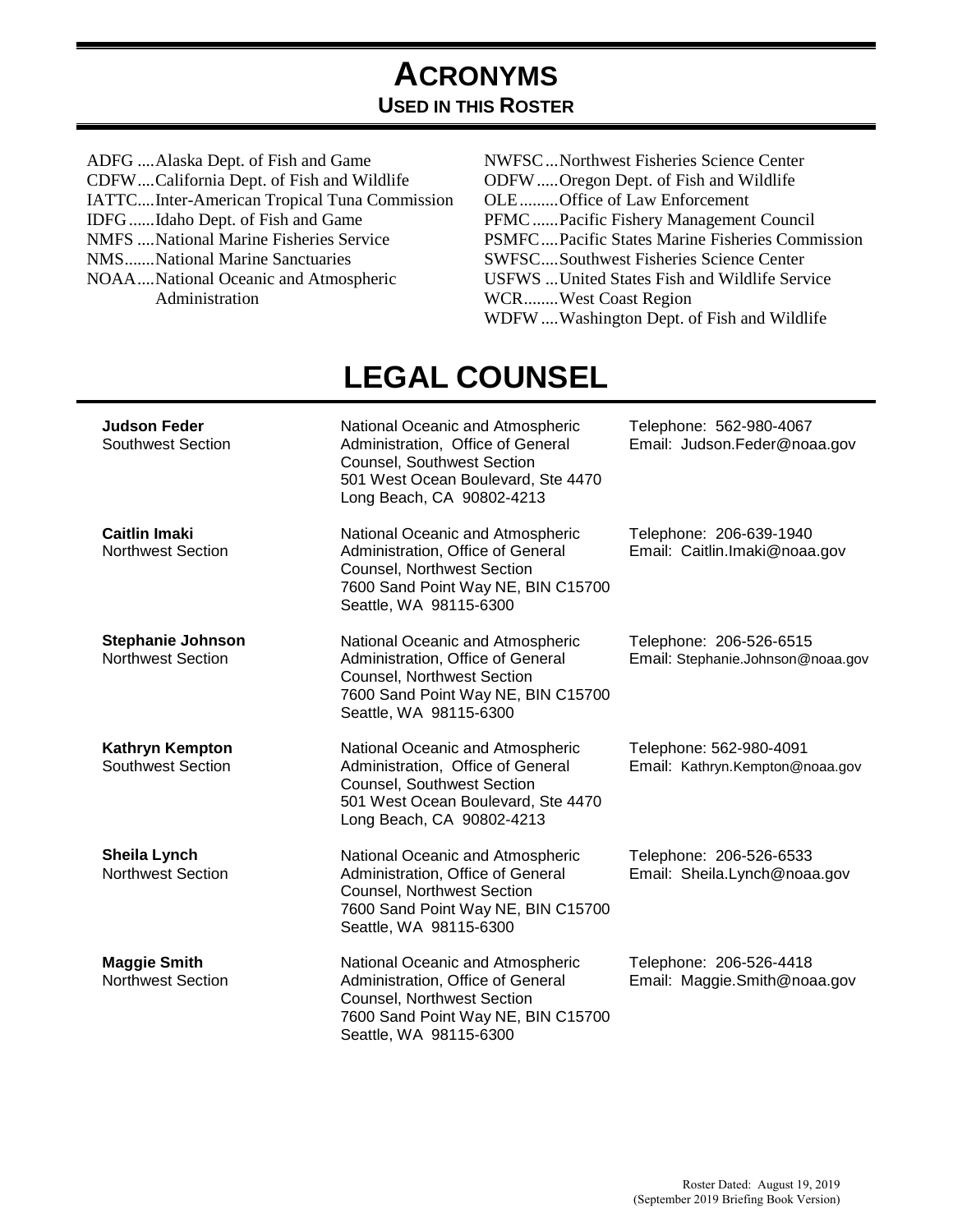# **COUNCIL MEMBERS**

## **CHAIR AND VICE CHAIR**

**ANDERSON, MR. PHILIP Chair** At-Large Appointment

**GORELNIK, MR. MARC Vice-Chair** At-Large Appointment PO Box 696 Westport, WA 98595

Coastside Fishing Club 8042 Terrace Drive El Cerrito, CA 94530

Telephone: 360-580-3057 Email: pmand001@comcast.net

Telephone: 415-409-9529 Email: marc@gorelniklaw.com

#### **APPOINTED COUNCIL MEMBERS (voting)**

**DOOLEY, MR. ROBERT** California Obligatory Appointment

**LINCOLN, MR. RICH** Washington Obligatory Appointment

**OATMAN, MR. JOSEPH** Tribal Appointment

**PETTINGER, MR. BRAD** At-Large Appointment

**HASSEMER, MR. PETER** Idaho Obligatory Appointment

**SVENSSON, MS. CHRISTA M.** Oregon Obligatory Appointment

**ZIMM, MR. LOUIS** At-Large Appointment 149 Spyglass Lane Half Moon Bay, CA 94019

1410 113th Avenue SE Olympia, WA 98501

109 S. 3rd Street West Lapwai, ID 83540

320 Memory Lane Brookings, OR 97415

3120 E. Bonview Dr. Boise, ID 83712

PO Box 141 Astoria, OR 97103

Sportfishing Assoc. of California 3762 Dupont Street San Diego, CA 92106

Telephone: 650-619-4713 Email: redooley@aol.com

Telephone: 971-263-3226 Email: rlincolnabroad@hotmail.com

Telephone: 208-843-7320 ext. 3730 Email: joeo@nezperce.org

Telephone: 541-251-1746 Email: bradpettinger@yahoo.com

Telephone: 208-484-5986 Email: phassemer12@gmail.com

Telephone: 360-642-3773 Email: christa@ourastoria.com

Telephone: 619-224-7908 Email: glzimm@cox.net

#### **CALIFORNIA DEPARTMENT OF FISH AND WILDLIFE (voting)**

**BONHAM, MR. CHUCK** State of California Principal Official Primary Designee: **Ms. Marci Yaremko** Designee: **Ms. Briana Brady**

Designee: **Ms. Joanna Grebel** Designee: **Mr. Brett Kormos** Designee: **Dr. Craig Shuman** Designee: **Mr. John Ugoretz**

Director, California Dept. of Fish and Wildlife 1416 Ninth Street Sacramento, CA 95814 marci.yaremko@wildlife.ca.gov briana.brady@wildlife.ca.gov joanna.grebel@wildlife.ca.gov brett.kormos@wildlife.ca.gov craig.shuman@wildlife.ca.gov john.ugoretz@wildlife.ca.gov

Telephone: 916-653-7667 Email: director@wildlife.ca.gov

| Telephone: | 858-442-3004 |
|------------|--------------|
| Telephone: | 831-649-7177 |
| Telephone: | 831-601-2279 |
| Telephone: | 707-576-2893 |
| Telephone: | 805-568-1246 |
| Telephone: | 805-568-1226 |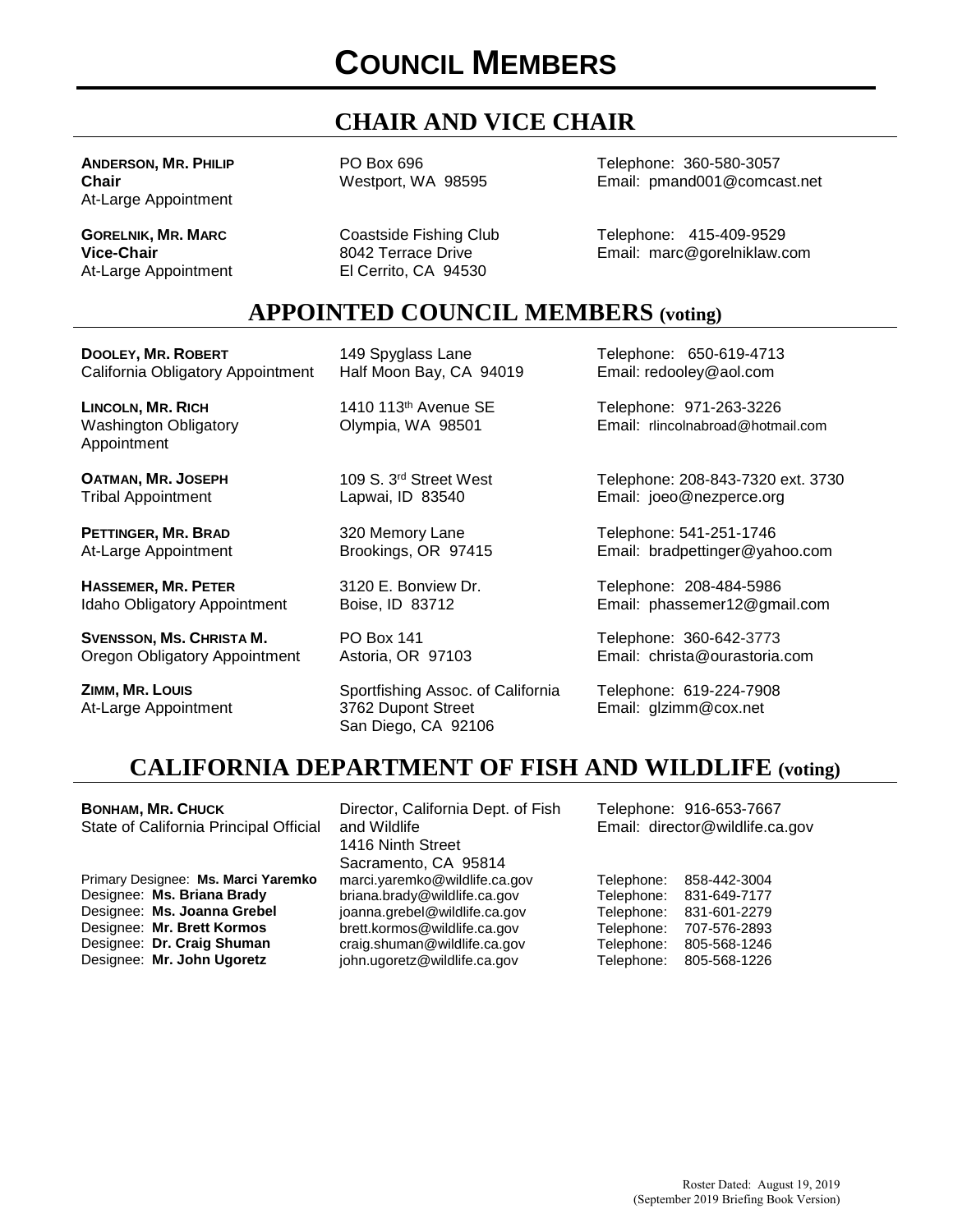## **IDAHO DEPARTMENT OF FISH AND GAME (voting)**

**SCHRIEVER, MR. ED** State of Idaho Principal Official

**THOM, MR. BARRY**

Director, Idaho Dept. of Fish and Game PO Box 25 Boise, ID 83707-0025 Designee: Mr. Virgil Moore virgil.moore@idfg.idaho.gov Telephone: 208-631-2917

Regional Administrator, West

Telephone: 208-334-3771 Email: ed.schriever@idfg.idaho.gov

Telephone: 503-231-6266

#### **NATIONAL MARINE FISHERIES SERVICE (voting)**

| <b>NMFS West Coast Region</b> | Coast Region<br><b>National Marine Fisheries Service</b><br>1201 NE Lloyd Boulevard, Suite<br>1100 |            | Email: barry.thom@noaa.gov |
|-------------------------------|----------------------------------------------------------------------------------------------------|------------|----------------------------|
|                               | Portland, OR 97232-1274                                                                            |            |                            |
| Designee: Mr. Ryan Wulff      | ryan.wulff@noaa.gov                                                                                | Telephone: | 916-930-3733               |
| Designee: Ms. Aja Szumylo     | aja.szumylo@noaa.gov                                                                               | Telephone: | 206-526-4746               |
| Designee: Ms. Kelly Ames      | kelly.ames@noaa.gov                                                                                | Telephone: | 503-230-5247               |
| Designee: Mr. Frank Lockhart  | frank.lockhart@noaa.gov                                                                            | Telephone: | 206-526-6142               |
| Designee: Ms. Susan Bishop    | susan.bishop@noaa.gov                                                                              | Telephone: | 206-526-4587               |
|                               | <b>OREGON DEPARTMENT OF FISH AND WILDLIFE (voting)</b>                                             |            |                            |

**MELCHER, MR. CURT** State of Oregon Principal Official

1st Designee: **Mr. Chris Kern** 2nd Designee: **Dr. Caren Braby** 3rd Designee: **Ms. Maggie Sommer** 4th Designee: **Mr. Troy Buell**

Director, Oregon Dept. of Fish and Wildlife 4034 Fairview Industrial Drive SE Salem, OR 97302

Telephone: 503-947-6000 Email: curt.melcher@state.or.us

j.chris.kern@state.or.us caren.e.braby@state.or.us maggie.sommer@state.or.us troy.v.buell@state.or.us

Telephone: 971-673-6031 Telephone: 541-867-4741 Telephone: 541-867-4741 Telephone: 541-867-0300 ext. 225

## **WASHINGTON DEPARTMENT OF FISH AND WILDLIFE (voting)**

| <b>SUSEWIND, MR. KELLY</b><br>State of Washington Principal<br>Official | Director, Washington Dept. of Fish<br>and Wildlife<br>PO Box 43200<br>Olympia, WA 98504-3200 |                          | Telephone: 360-902-2220<br>Email: director@dfw.wa.gov |
|-------------------------------------------------------------------------|----------------------------------------------------------------------------------------------|--------------------------|-------------------------------------------------------|
| Primary Designee: Ms. Michele<br><b>Culver</b>                          | michele.culver@dfw.wa.gov                                                                    | Telephone:               | 360-902-2182                                          |
| Designee: Mr. Kyle Adicks<br>Designee: Mr. Corey Niles                  | vincent.adicks@dfw.wa.gov<br>corey.niles@dfw.wa.gov                                          | Telephone:<br>Telephone: | 360-902-2664<br>360-902-2733                          |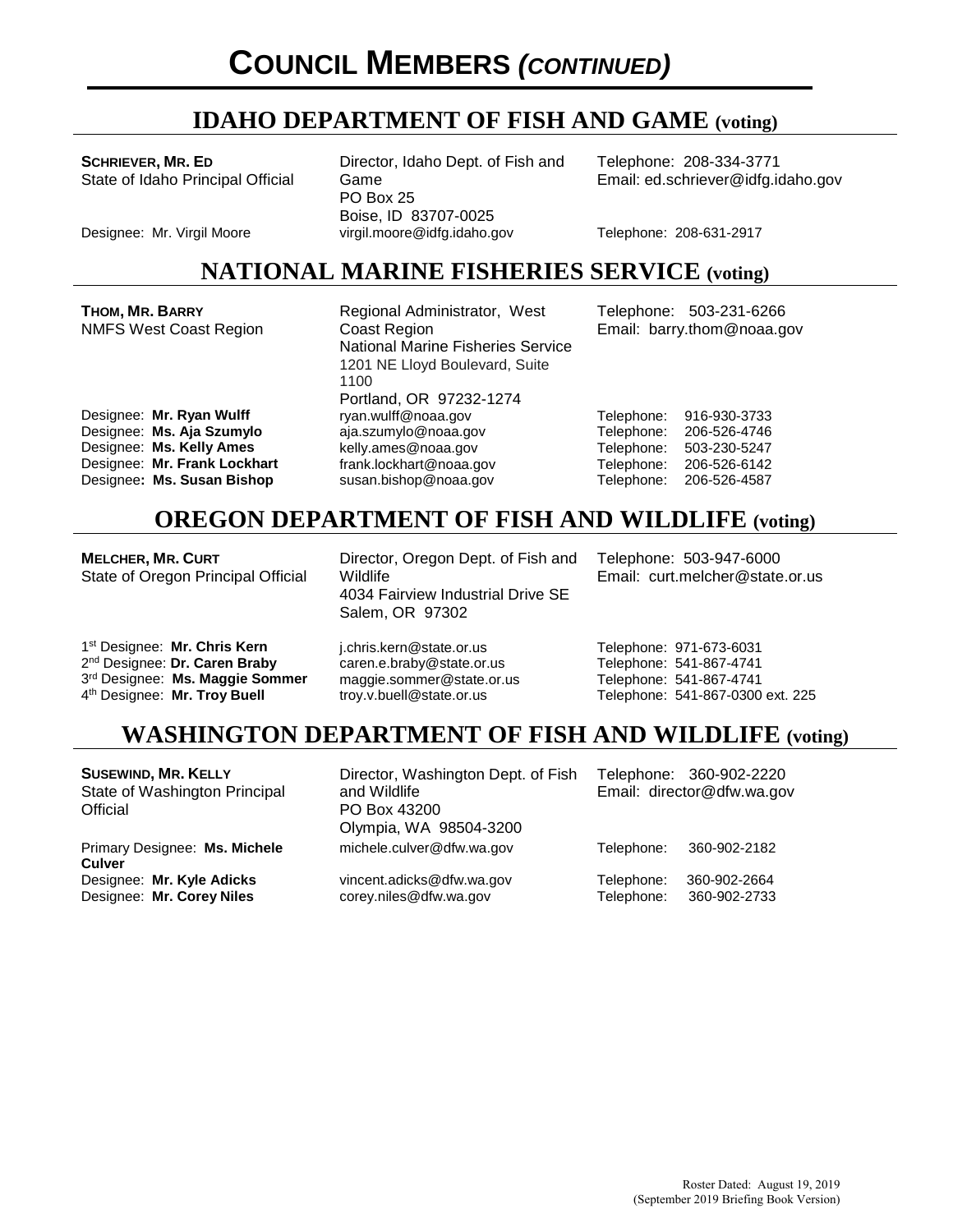#### **ALASKA DEPARTMENT OF FISH AND GAME (nonvoting)**

**VINCENT-LANG, MR. DOUG** (nonvoting) State of Alaska Principal Official

1st Designee: **Ms. Rachel Baker** 2nd Designee: **Ms. Karla Bush** 3rd Designee: **Mr. Bill Templin**  4th Designee: **Ms. Dani Evenson** Commissioner, Alaska Dept. of Fish and Game PO Box 115526 Juneau, AK 99811-5526 Rachel.Baker@alaska.gov Karla.Bush@alaska.gov Bill.Templin@alaska.gov Dani.Evenson@alaska.gov

Telephone: 907-465-4100 Email:dfg.commissioner@alaska.gov

Telephone: 907-465-4115<br>Telephone: 907-465-6153 Telephone: 907-465-6153 Telephone: 907-267-2234 Telephone: 907-465-8294

#### **PACIFIC STATES MARINE FISHERIES COMMISSION (nonvoting)**

**FISHER, MR. RANDY** (nonvoting) PSMFC

Designee: **Dr. David Hanson**

**Parliamentarian**

Executive Director, Pacific States Marine Fisheries **Commission** 205 SE Spokane St., Suite 100 Portland, OR 97202-6413

Telephone: 503-595-3100 Email: rfisher@psmfc.org

Telephone: 503-805-2372 Email: dave\_hanson@psmfc.org

#### **U.S. COAST GUARD (nonvoting)**

**VOGT, RADM JACK** (nonvoting) U.S. Coast Guard

1st Designee: **LCDR Scott McGrew** 2nd Designee: **Mr. Chris German** 3rd Designee**: LCDR Lee Crusius**

U.S. Coast Guard 915 Second Ave, Rm 3590 Seattle, WA 98174-1067 scott.h.mcgrew@uscg.mil christofer.l.german2@uscg.mi lee.k.crusius@uscg.mil

Telephone: 206-220-7090 Email: anthony.j.vogt@uscg.mil

Telephone: 206-220-7305 Telephone: 206-220-7309 Telephone: 510-437-5332

#### **U.S. FISH AND WILDLIFE SERVICE (nonvoting)**

**THORSON, MS. ROBYN** (nonvoting) USFWS

Designee: **Mr. Michael Clark** Designee: **Mr. Roy Elicker** Designee: **Dr. Kyle Hanson** Designee: **Dr. Denise Hawkins** Desginee: **Mr. John Netto** Designee: **Mr. Roger Root**

USFWS Pacific Region Director, U.S. Fish and Wildlife Service 911 NE 11<sup>th</sup> Avenue Portland, OR 97232 michael\_l\_clark@fws.gov roy\_elicker@fws.gov kyle\_hanson@fws.gov denise\_hawkins@fws.gov john\_netto@fws.gov roger\_root@fws.gov

Telephone: 503-231-6118 Email:

Telephone: 509-493-1730 Telephone: 503-872-2763 Telephone: 360-604-2500 Telephone: 360-753-9509 Telephone: 503-237-2270 Telephone: 360-425-6072

#### **U.S. DEPARTMENT OF STATE (nonvoting)**

**HOGAN, MR. DAVID** (nonvoting) U.S. State Dept.

U.S. Dept. of State LES/OMC, Room 2758 2201 C St NW, Ste 2758 Washington, DC 20520

Telephone: 202-647-2335 Email: HoganDF@State.gov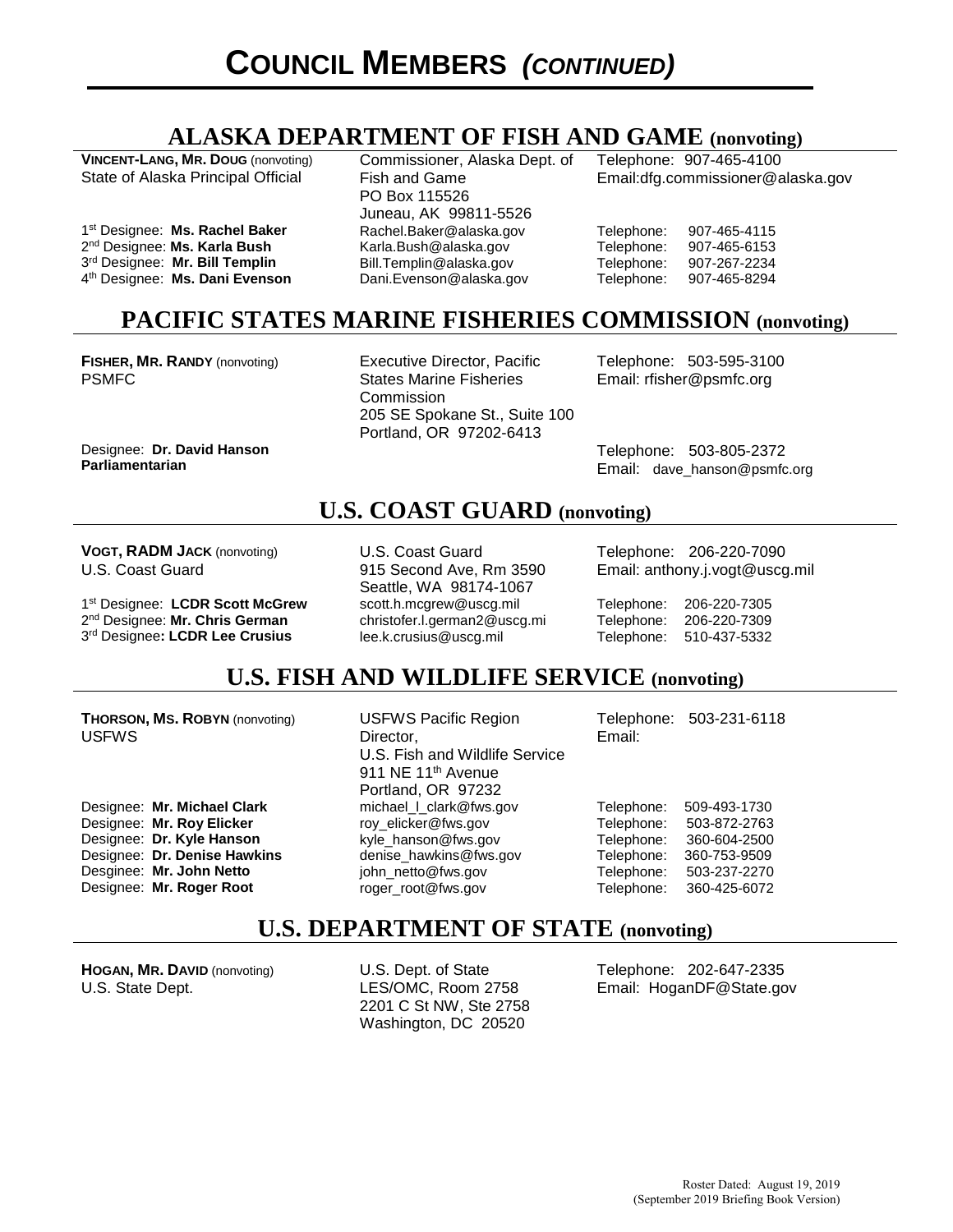# **STANDING COUNCIL MEMBER COMMITTEES**

#### **Budget Committee**

**MR. PHIL ANDERSON, Vice-Chair MR. BRAD PETTINGER MS. MICHELE CULVER DR. DAVID HANSON MR. PETER HASSEMER, CHAIR MR. RYAN WULFF MS. MARCI YAREMKO**

#### **Legislative Committee**

**MR. MARC GORELNIK DR. DAVID HANSON, Chair MR. RICH LINCOLN MS. CHRISTA M. SVENSSON**

#### **REPRESENTATIVES TO OTHER FORUMS**

| Ms. Dorothy Lowman                                 | <b>Western and Central Pacific Fisheries Commission</b>                                                              |  |
|----------------------------------------------------|----------------------------------------------------------------------------------------------------------------------|--|
| Mr. Phil Anderson<br>Alternate: Ms. Michele Culver | <b>International Pacific Halibut Commission (IPHC)</b>                                                               |  |
| Ms. Michele Culver                                 | <b>IPHC Management Strategy Advisory Body</b>                                                                        |  |
| Dr. Caren Braby                                    | <b>West Coast Regional Planning Body</b> (Nov. 2018)                                                                 |  |
| Ms. Christa Svensson                               | $U.S.$ – Canada Albacore Treaty Forum (Nov. 2018)                                                                    |  |
| Mr. Phil Anderson                                  | U.S. Section of the Joint Management Committee of the<br>$U.S.$ – Canada Pacific Hake/Whiting Agreement (April 2011) |  |
| Mr. Louis Zimm                                     | <b>Pacific Offshore Cetacean Take Reduction Team (Nov. 2018)</b>                                                     |  |
| Mr. Rich Lincoln                                   | <b>North Pacific Fisheries Commission</b> (May 2018)<br><b>Alternate U.S. Commissioner</b>                           |  |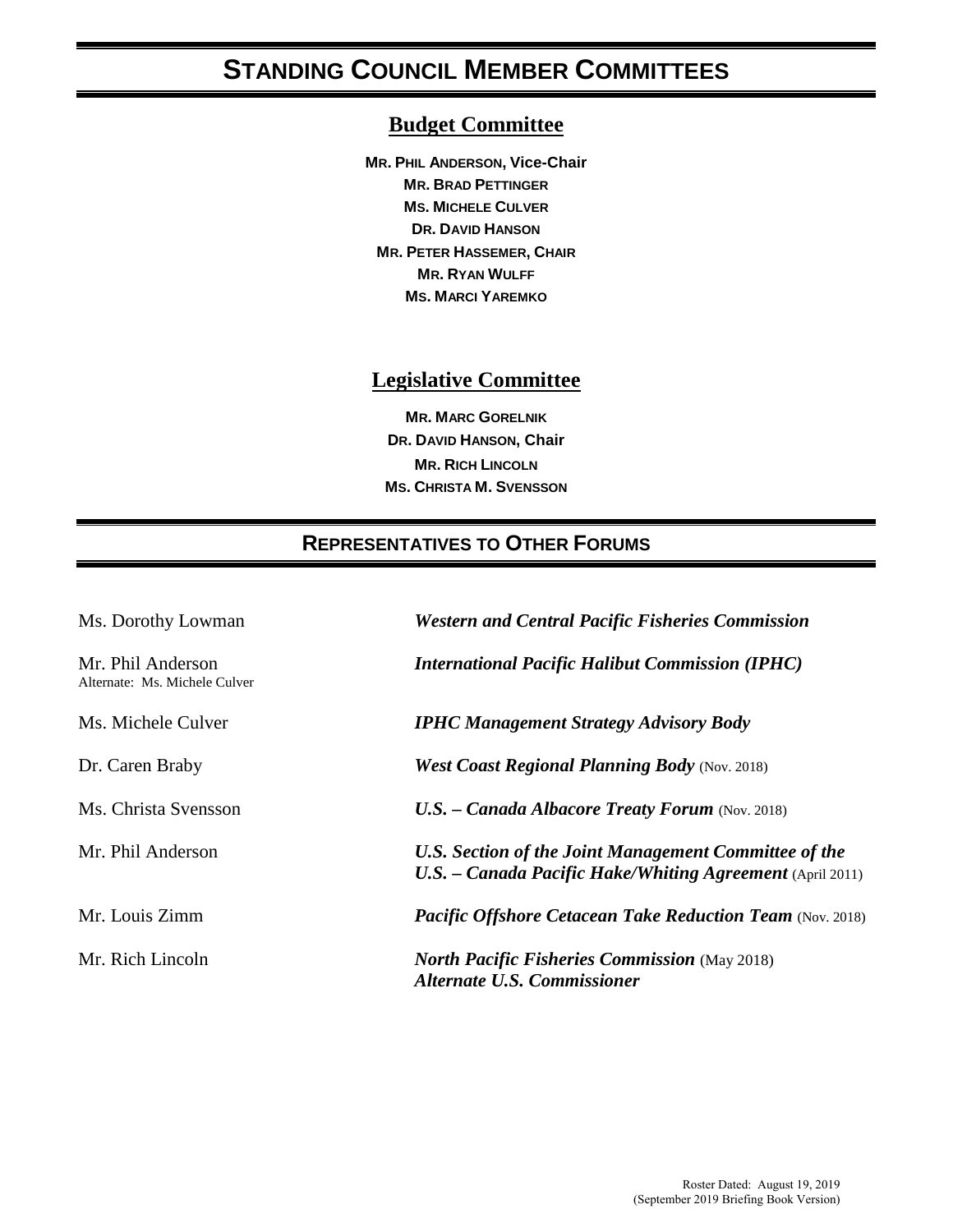# **ADVISORY BODIES**

# **COASTAL PELAGIC SPECIES ADVISORY SUBPANEL**

**CARTER, MR. ALBERT** Washington Processor

**CRABBE, MR. DAVID Co-Chair**  California Commercial

**CROME, MR. DANIEL** Washington Commercial

**CROOKE, MR. STEVE** California Sport/Charter

**HAWORTH, MR. DAVID** California Commercial

**JURLIN, MR. NICK** California Commercial

**KAPP, MR. RYAN** Oregon Commercial

**LYONS, MS. GILLIAN Conservation** 

**OKONIEWSKI , MR. MIKE Co-Chair** Oregon Processor

**PLESCHNER-STEELE, MS. DIANE** California Processor

Ocean Gold Seafood, Inc. 315 Lawrence Drive Hoquiam, WA 98550

Buccaneer Fishing PO Box 4224 Carmel, CA 93921

PO Box 1010 Westport, WA 98595

3 Flintridge Irvine, CA 92603

F/V Barbara H 3830 Cadden Way San Diego, CA 92117

South Sound Fisheries, Inc. 4622 East Bradford Avenue Orange, CA 92867

Gulf Vessel Management 2202 Teal Court Bellingham, WA 98229

PEW Charitable Trusts 111 SW Columbia Street, Ste 200 Portland, OR 97201

Pacific Seafood 830 Niemi Rd. Woodland, WA 98674

California Wetfish Producers Assoc. Executive Director PO Box 1951 Buellton, CA 93427

Telephone: 360-581-3220 Email: acarter@oceancos.com

Telephone: 831-320-1109 Email: dcrabbe@comacast.net

Telephone: 206-595-6952 Email: fvguardian@gmail.com

Telephone: 949-697-7142 Email: sjcrooke97@aol.com

Telephone: 619-884-3247 Email: tiffnick147@aol.com

Telephone: 310-344-9310 Email: fveileen@gmail.com

Telephone: 360-961-6722 Email: kappjr@gmail.com

Telephone: 503-975-3202 Email: glyons@pewtrusts.org

Telephone: 360-619-2019 Email: mokoniewski@pacseafood.com

Telephone: 805-693-5430 Email: [diane@californiawetfish.org](mailto:diane@californiawetfish.org)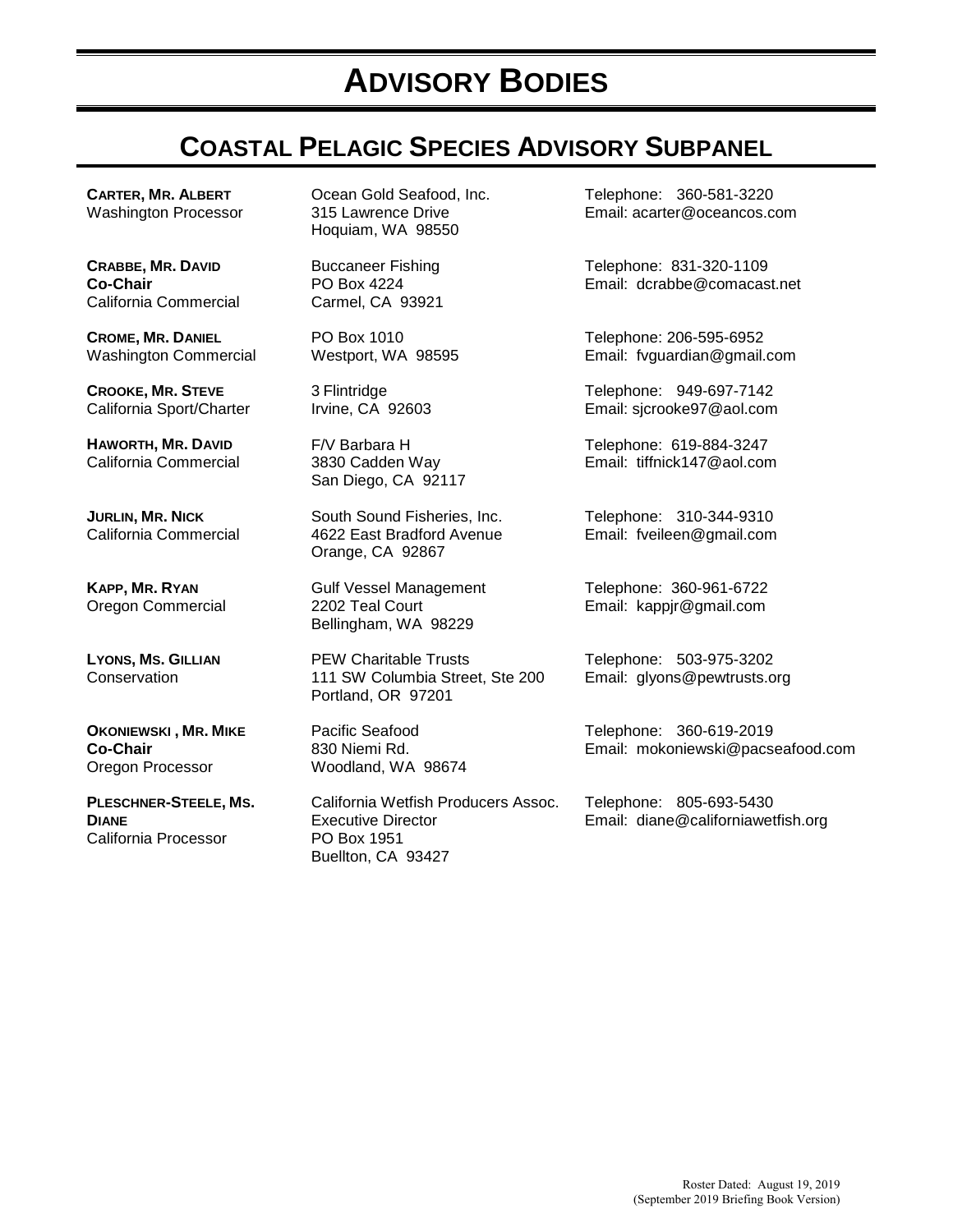## **COASTAL PELAGIC SPECIES MANAGEMENT TEAM**

**HILGER, DR. JAMES** NMFS

**HILL, DR. KEVIN** NMFS

**JACOBSON, DR. KYM** NMFS

**KRUTZIKOWSKY, MR. GREG** ODFW

**LINDSAY, MR. JOSHUA** NMFS

**LYNN, MR. KIRK VICE-CHAIR** CDFW

**NGUYEN, MR. TRUNG** CDFW

**SARICH, MR. ALAN CHAIR**  Tribal

**WARGO, MS. LORNA** WDFW

NOAA Fisheries, SWFSC 8901 La Jolla Shores Drive La Jolla, CA 92037

NOAA Fisheries, SWFSC 8901 La Jolla Shores Drive La Jolla, CA 92037

NMFS NWFSC 2030 SE Marine Science Drive Newport, OR 97365

Oregon Dept. of Fish and Wildlife 2040 SE Marine Science Drive Newport, OR 97365

National Marine Fisheries Service 501 W Ocean Blvd, Ste 4200 Long Beach, CA 90802

California Dept. of Fish and Wildlife 8901 La Jolla Shores Drive La Jolla, CA 92037

California Dept. of Fish and Wildlife 4665 Lampson Avenue, Suite C Los Alamitos, CA 90720

Quinault Indian Nation PO Box 189 Taholah, WA 98587

Washington Dept. of Fish and Wildlife 48 Devonshire Road Montesano, WA 98563-9612

Telephone: 858-546-7140 Email: james.hilger@noaa.gov

Telephone: 858-546-7052 Email: kevin.hill@noaa.gov

Telephone: 541-867-0375 Email: kym.jacobson@noaa.gov

Telephone: 541-867-0300 x248 Email: greg.krutzikowsky@state.or.us

Telephone: 562-980-4034 Email: joshua.lindsay@noaa.gov

Telephone: 858-546-7167 Email: kirk.lynn@wildlife.ca.gov

Telephone: 562-342-9717 Email: Trung.Nguyen@wildlife.ca.gov

Telephone: 360-276-8215 ext 7225 Email: asarich@quinault.org

Telephone: 360-249-1221 Email: lorna.wargo@dfw.wa.gov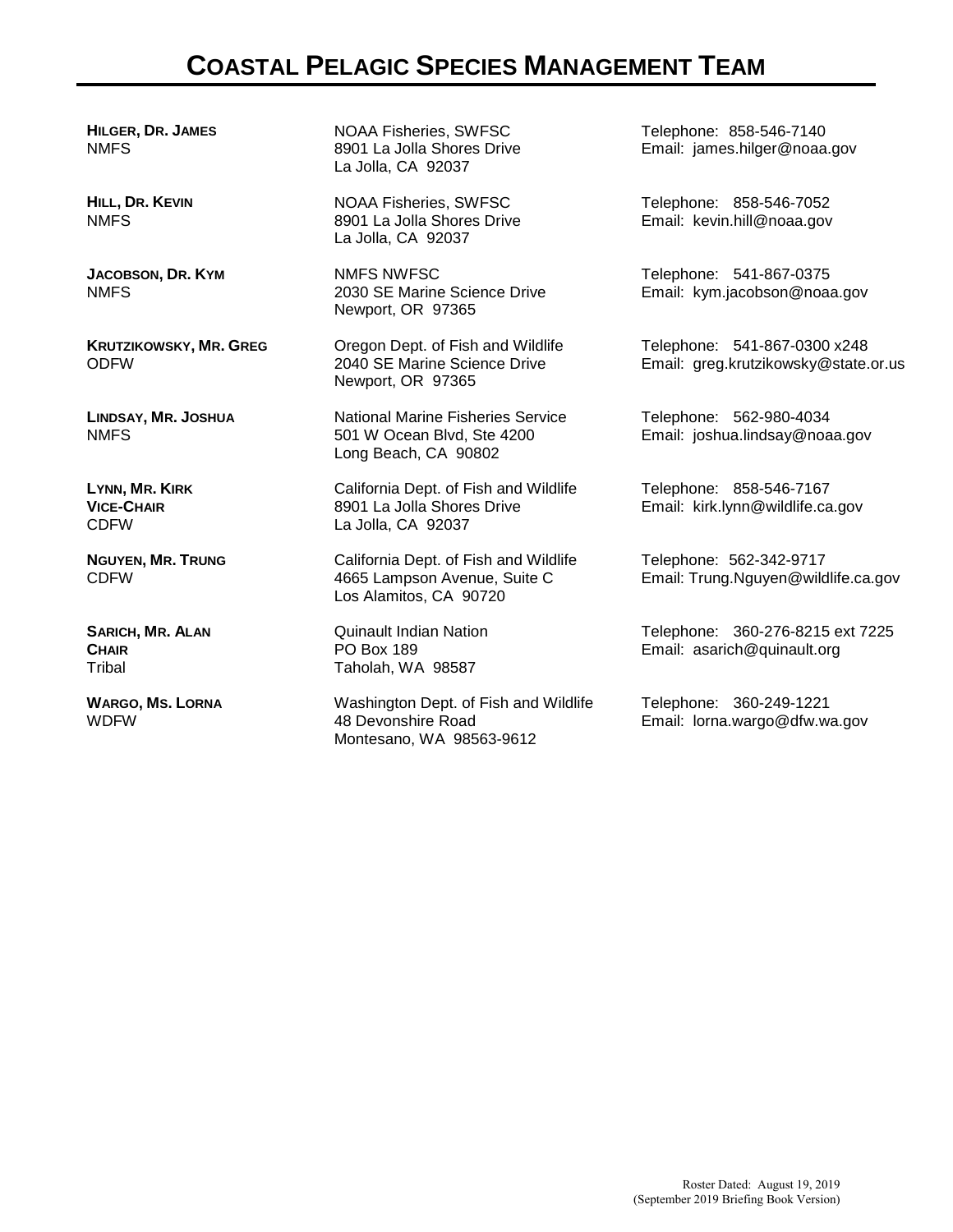# **ECOSYSTEM ADVISORY SUBPANEL**

| <b>ADAMS, DR. PETE</b><br>California                       | <b>Adams Fishery Consulting</b><br>544 Mariano Drive<br>Sonoma, CA 95476                                                  | Telephone: 415-279-0685<br>Email: petebadams@gmail.com           |
|------------------------------------------------------------|---------------------------------------------------------------------------------------------------------------------------|------------------------------------------------------------------|
| DYE, MR. PAUL<br>Washington                                | Washington Sea Grant<br>University of Washington<br>3716 Brooklyn Avenue NE<br>Seattle, WA 98105-6716                     | Telephone: 206-854-8803<br>Email: pbdye16@uw.edu                 |
| <b>KLINGER, DR. TERRIE</b><br>Washington                   | School of Marine and Environmental<br><b>Affairs</b><br>Box 355685, University of<br>Washington<br>Seattle, WA 98105-6715 | Telephone: 206-685-2499<br>Email: tklinger@uw.edu                |
| <b>MARUSKA, MR. DON</b><br>California                      | <b>SLOSEA</b><br>895 Napa Avenue<br>Morro Bay, CA 93442                                                                   | Telephone: 805-772-4667<br>Email: don@donmaruska.com             |
| <b>MCMULLEN, MR. SCOTT</b><br><b>Co-Chair</b><br>Oregon    | Oregon Fishermen's Cable Comm.<br>2021 Marine Drive, Ste 102<br>Astoria, OR 97103                                         | Telephone: 503-325-2285<br>Email: smcmullen@ofcc.com             |
| <b>RIDINGS, MS. COREY</b><br><b>Co-Chair</b><br>California | Ocean Conservancy<br>725 Front Street, Ste. 201<br>Santa Cruz, CA 95060                                                   | Telephone: 831-440-7956<br>Email: cridings@oceanconservancy.org  |
| ROGERS-KIRCHNER, MS. GWAY<br>Oregon                        | The Nature Conservancy<br>1306 N Nye Street<br>Toledo, OR 97391                                                           | Telephone: 541-336-7215<br>Email: gway.kirchner@tnc.org          |
| <b>STONE, MR. NATE</b><br>Washington                       | Fury Group, Inc.<br>4005 20th Avenue W, Ste 207<br>Seattle, WA 98199                                                      | Telephone: 206-783-3844<br>Email: office@furygroup.com           |
| THURBER, DR. ANDREW<br>Oregon                              | <b>Oregon State University</b><br>104 CEOAS Admin.Bldg.<br>Corvallis, OR 97331                                            | Telephone: 541-737-4500<br>Email: athurber@ceoas.oregonstate.edu |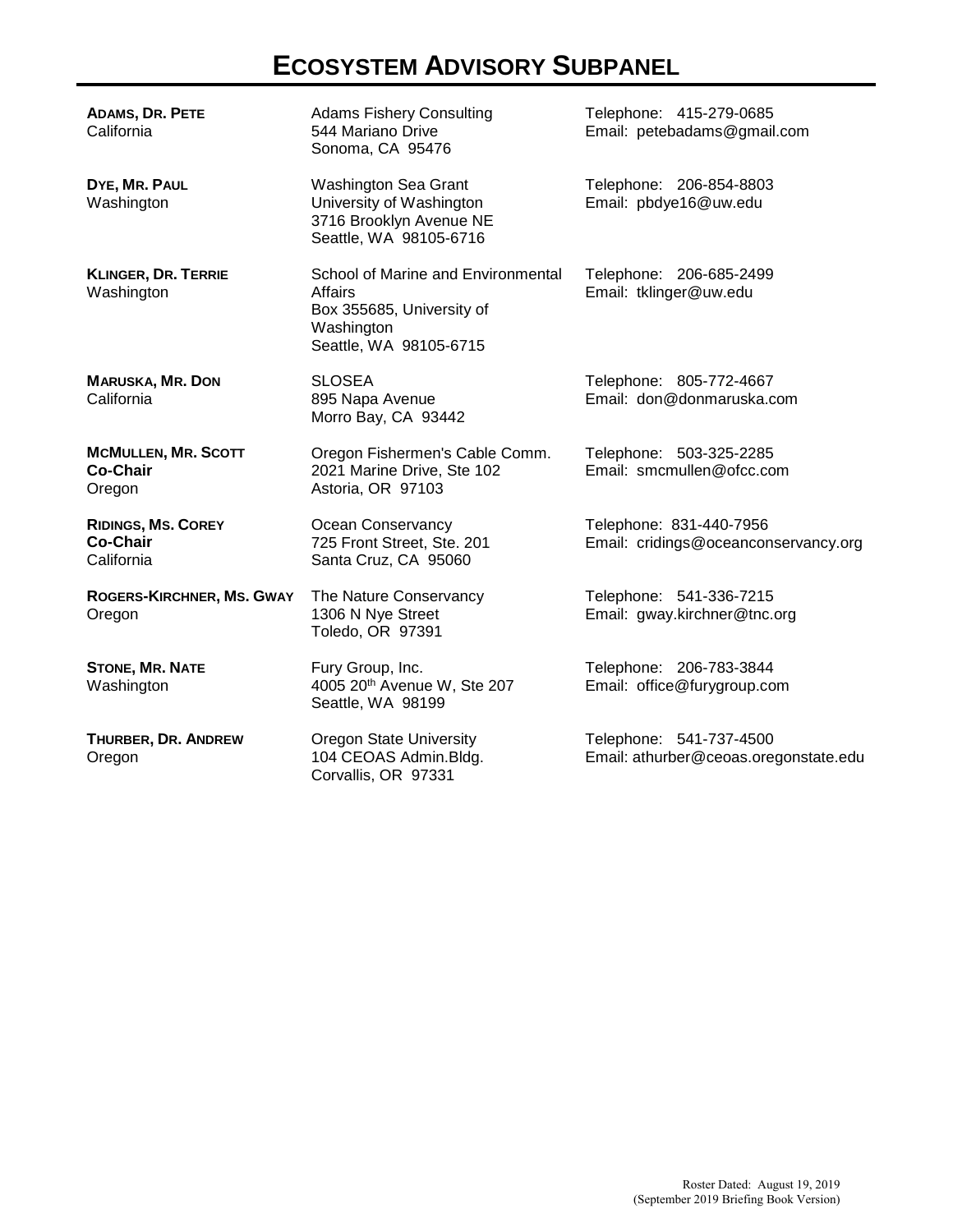# **ENFORCEMENT CONSULTANTS**

#### **VACANCY: One 11<sup>th</sup> Coast Guard District**

| <b>BUSCH, ASST. DIRECTOR GREG</b><br><b>NMFS West Coast Division</b>       | Office of Law Enforcement<br><b>NOAA/NMFS West Coast Division</b><br>7600 Sand Point Way NE<br>Seattle, WA 98115-0070 | Telephone: 206-526-6133<br>Email: greg.busch@noaa.gov              |
|----------------------------------------------------------------------------|-----------------------------------------------------------------------------------------------------------------------|--------------------------------------------------------------------|
| Designee: DSAC Michael Killary                                             | michael.killary@noaa.gov                                                                                              | Telephone:<br>206-526-6134                                         |
| CHADWICK, CAPT. DAN<br>Washington                                          | Washington Dept. of Fish and Wildlife<br>PO Box 553<br>Naselle, WA 98638                                              | Telephone: 360-581-3337<br>Email: dan.chadwick@dfw.wa.gov          |
| Designee: SGT. Kit Rosenberger                                             | Kit.Rosenberger@dfw.wa.gov                                                                                            | 360-708-7254<br>Telephone:                                         |
| <b>GERMAN, MR. CHRIS</b><br><b>Vice Chair</b><br>13th Coast Guard District | U.S. Coast Guard District 13 (dre)<br>915 Second Ave, Suite 3562<br>Seattle, WA 98174-1067                            | Telephone: 206-220-7309<br>Email: Christofer.L.German2@uscg.mil    |
| HOWELL, LT RYAN<br>Chair<br>Oregon                                         | Oregon State Police, Fish and Wildlife<br><b>General Headquarters</b><br>3565 Trelstad Ave SE<br>Salem, OR 97317      | Telephone: 503-934-0222<br>Email: ryan.howell@state.or.us          |
| Designee: SGT. Todd Thompson                                               | todd.thompson@state.or.us                                                                                             | Telephone: 541-265-5354 ext. 224                                   |
| <b>PUCCINELLI, CAPT. ROBERT</b><br>California                              | California Dept. of Fish and Wildlife<br>20 Lower Ragsdale Drive, Ste. 100<br>Monterey, CA 93940                      | Telephone: 831-649-2901<br>Email:robert.puccinelli@wildlife.ca.gov |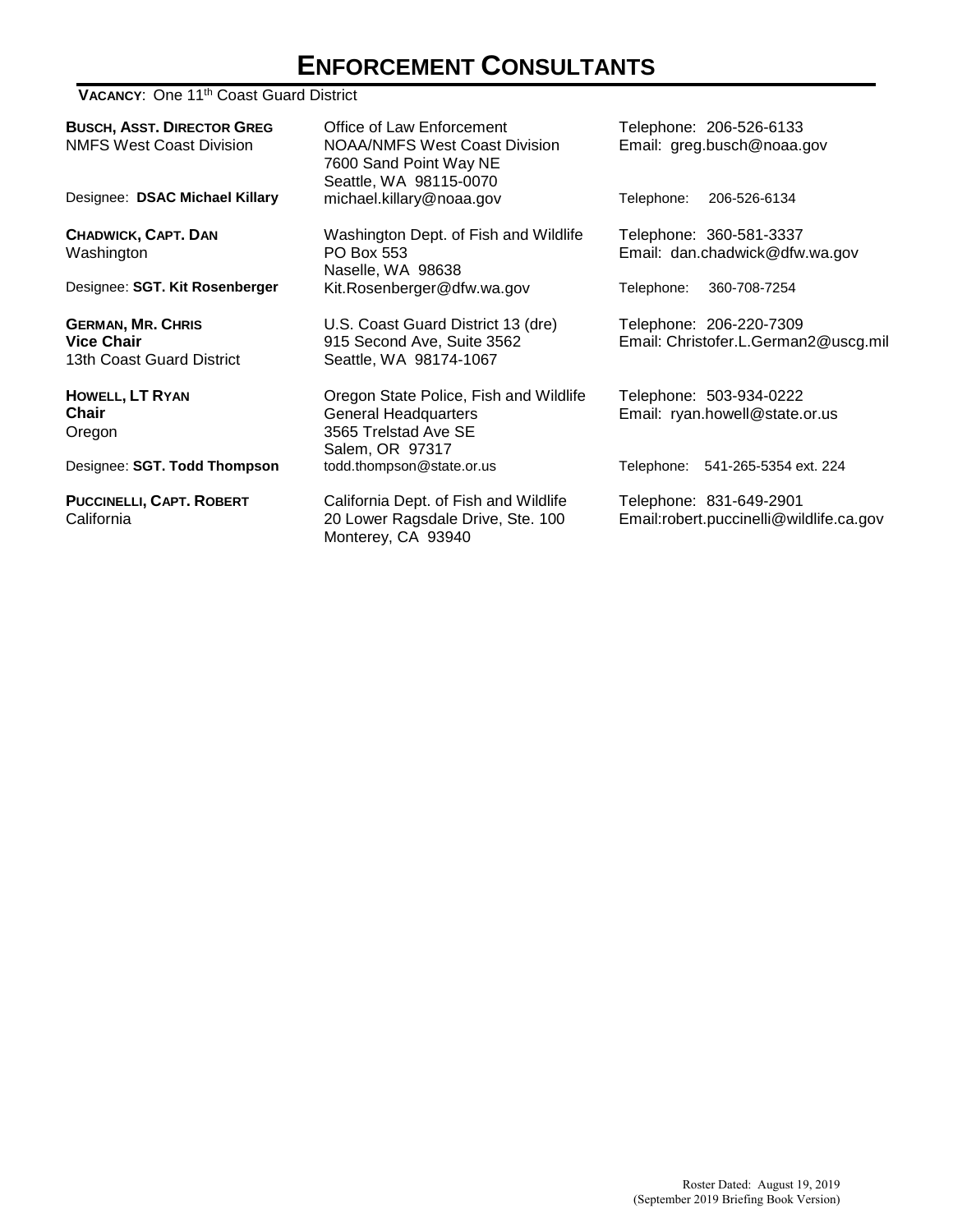# **ESSENTIAL FISH HABITAT REVIEW COMMITTEE (GROUNDFISH)**

**VACANCIES**: One NMS Position, Two NMFS WCR Positions, and One Commercial Trawl

**EDER, MR. ROBERT** Commercial Fixed Gear

**GOLDFINGER, DR. CHRIS** Academic

**GREENE, DR. GARY** Academic

**MACKEY, MS. MEGAN Vice Chair Conservation** 

**SCHUMACKER, MR. JOE Tribal** 

**SHESTER, DR. GEOFF Conservation** 

**STADLER, DR. JOHN** NMFS WCR

**WAKEFIELD, DR. WALDO** NMFS NWFSC

**YOKLAVICH, MS. MARY** NMFS SWFSC

F/V Timmy Boy PO Box 721 Newport, OR 97365

Oregon State University Ocean Administration Building, Unit 102 Corvallis, OR 97331

Moss Landing Marine Laboratories 8272 Moss Landing Road Moss Landing, CA 95039

**Ecotrust** 721 NW 9th Avenue, Ste. 200 Portland, OR 97209

Quinault Indian Nation PO Box 424 Taholah, WA 98587 Designee: **Ms. Jennifer Hagen** jennifer.hagen@quileutenation.org Telephone: 360-374-2059

> Oceana CA Program Director 99 Pacific Street, Ste. 155C Monterey, CA 93940

National Marine Fisheries Service Fish Biologist, WCR EFH Coordinator 510 Desmond Drive SE, Ste. 103 Lacey, WA 98503

NMFS Northwest Fisheries Science Ctr. 2032 SE OSU Drive Newport, OR 97365

National Marine Fisheries Service 110 McAllister Way Santa Cruz, CA 95060

Telephone: 541-265-6650 Email: 1roberteder@gmail.com

Telephone: 541-737-9622 Email: gold@coas.oregonstate.edu

Telephone: 831-332-3627 Email: greene@mlml.calstate.edu

Telephone: 503-467-0784 Email: mmackey@ecotrust.org

Telephone: 360-276-8215 Email: jschumacker@quinault.org

Telephone: 831-643-9266 Email: gshester@oceana.org

Telephone: 360-534-9328 Email: john.stadler@noaa.gov

Telephone: 541-867-0542 Email: waldo.wakefield@noaa.gov

Telephone: 831-420-3940 Email: mary.yoklavich@noaa.gov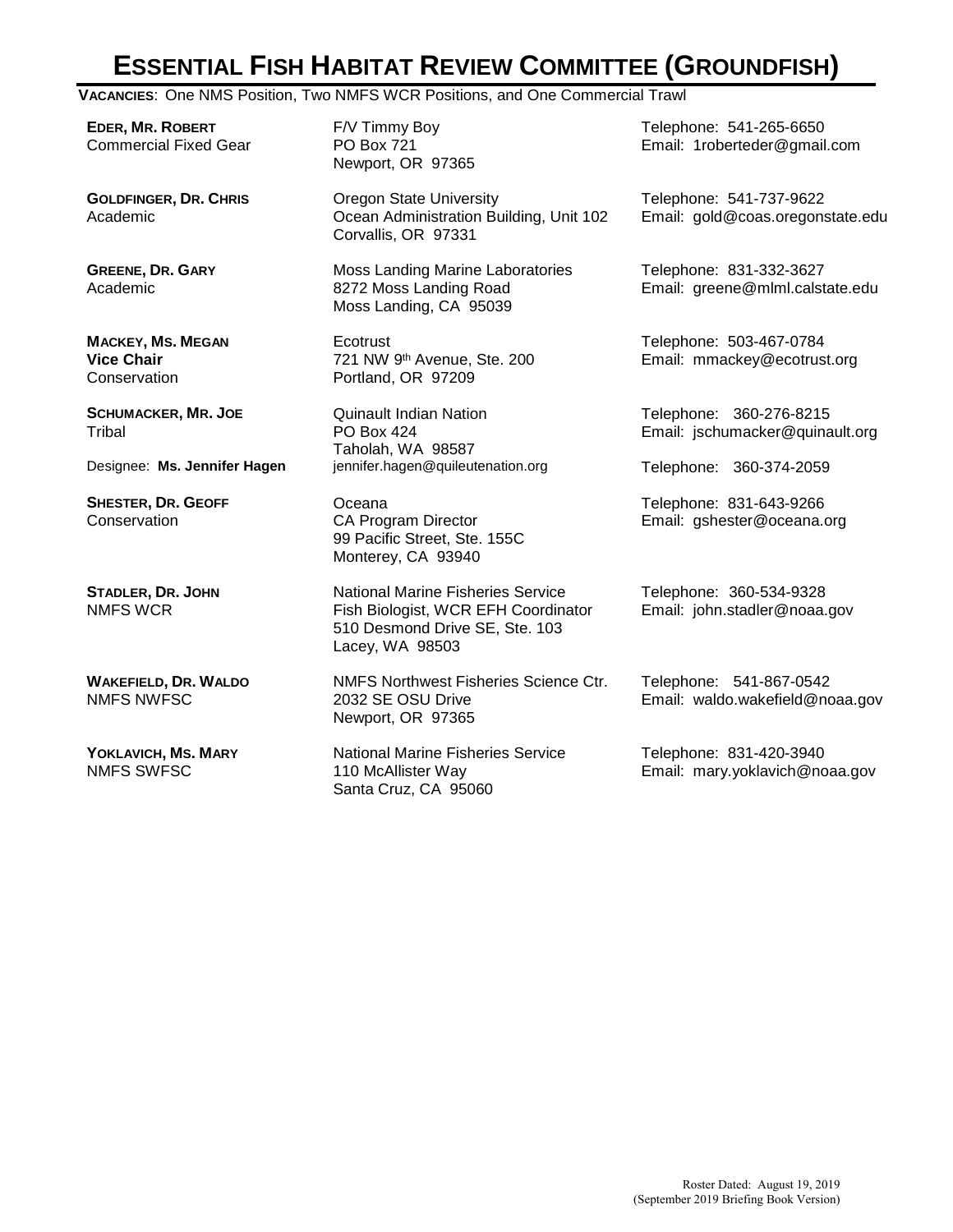# **GROUNDFISH ALLOCATION COMMITTEE – VOTING MEMBERS**

#### **VACANCIES**: One CDFW, One ODFW Position, and One WDFW Position

| <b>ANDERSON, MR. PHILIP</b><br>Council Chair                                     | PO Box 696<br>Westport, WA 98595                                                                         | Telephone: 360-580-3057<br>Email: pmand001@comcast.net    |
|----------------------------------------------------------------------------------|----------------------------------------------------------------------------------------------------------|-----------------------------------------------------------|
| <b>HANSON, DR. DAVID</b><br><b>Pacific States Marine Fisheries</b><br>Commission | <b>Pacific States Marine Fisheries</b><br>Commission<br>3468 22nd Street NW<br>Hackensack, MN 56452      | Telephone: 218-675-5231<br>Email: dave_hanson@psmfc.org   |
| <b>LOCKHART, MR. FRANK</b><br><b>NMFS WCR</b>                                    | <b>National Marine Fisheries Service</b><br>7600 Sand Point Way, NE BIN C15700<br>Seattle, WA 98115-0070 | Telephone: 206-526-6142<br>Email: frank.lockhart@noaa.gov |

## **GROUNDFISH ALLOCATION COMMITTEE – NON-VOTING**

**VACANCY**: One Open Access Fishery Position

**BORNSTEIN, MR. ANDREW**  Shoreside Processing

**EDER, MS. MICHELE** Limited Entry Fixed Gear

**JUD, MR. SHEMS Conservation** 

**LEIPZIG, MR. PETER** Limited Entry Non-Whiting Trawl

**OSBORN, MR. ROBERT** Recreational Fisher

**WALDECK, MR. DANIEL A.** At-sea Processing

Bornstein Seafoods PO Box 58 Astoria, OR 97103

Argos, Inc. PO Box 721 Newport, OR 97365

Environmental Defense Fund 1749 Regency Street West Linn, OR 97068

Jefferson State Trading Co. PO Box 2102 McKinleyville, CA 95519

United Anglers of Southern California PO Box 385 Surfside, CA 90743

Executive Director, Pacific Whiting Conservation Cooperative 2505 SE 11th Avenue, Ste. 358 Portland, OR 97202

Telephone: 503-325-6164 Email: Andrew@bornstein.com

Telephone: 541-270-1161 Email: michele@michelelongoeder.com

Telephone: 503-358-7053 Email: sjud@edf.org

Telephone: 707-616-4458 Email: pete@trawl.org

Telephone: 562-592-0857 Email: bob@pacificangler.com

Telephone: 971-544-7787 Email: dwaldeck@comcast.net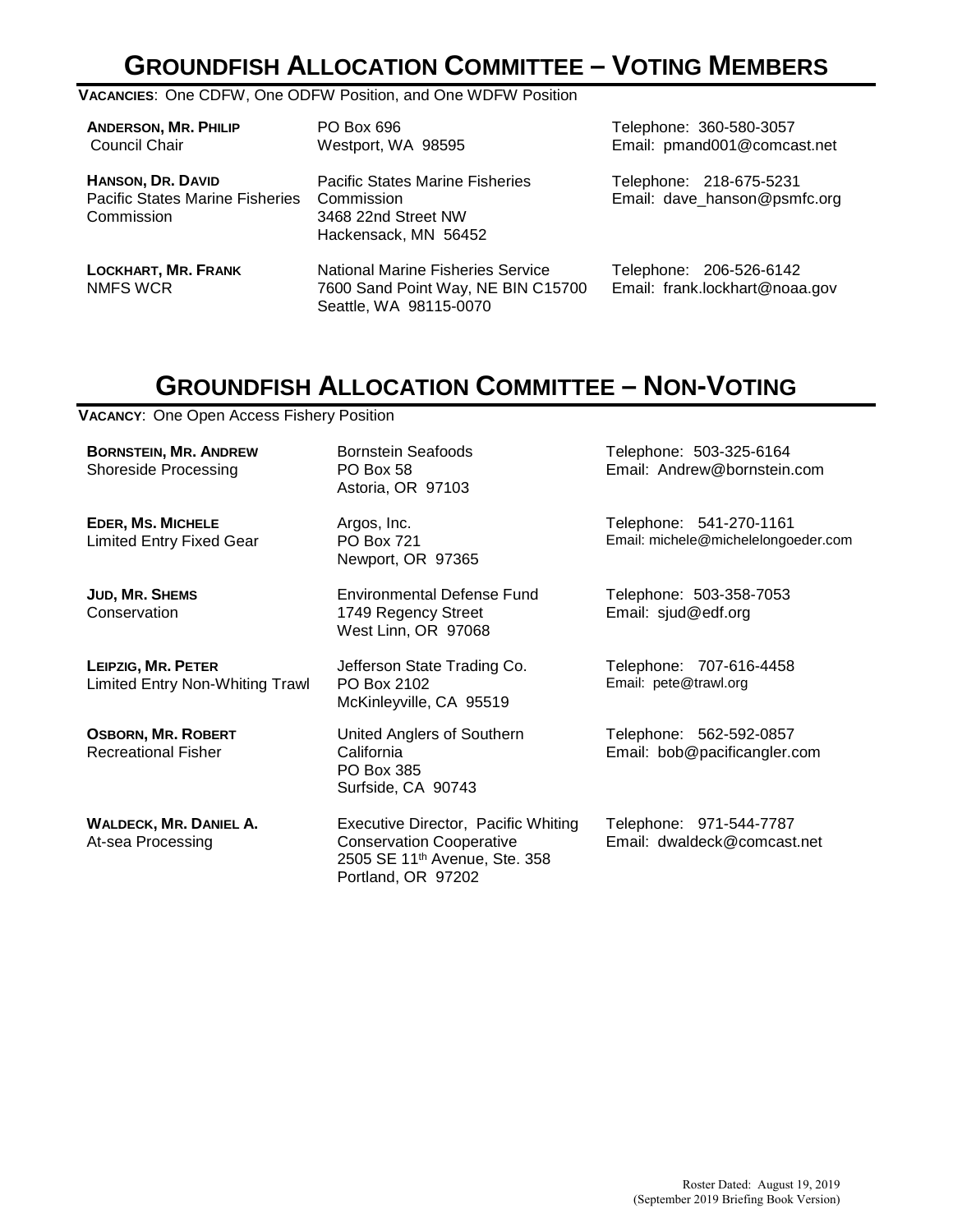## **GROUNDFISH ADVISORY SUBPANEL**

**ALVERSON, MR. ROBERT** Fixed Gear At-Large

**BURLINGAME, MR. THOMAS** Washington Charter Boat Operator

**CHAMBERS, MS. SUSAN Vice Chair** Processor At-Large

**DUNN, MR. KEVIN** Trawl At-Large

**EDER, MS. MICHELE**  Fixed Gear At-Large

**GODDARD, MR. LOREN** Oregon Charter Boat Operator

**HOLLOWAY, MR. JOHN Chair** Sport Fisheries At-Large

**HUNTER, MR. TRAVIS** Bottom Trawl

**INGLES, MR. ROBERT C.** California Charter North of Pt. **Conception** 

**JONER, MR. STEVE**  Tribal Fisheries

**JUD, MR. SHEMS Conservation** 

**LACKEY, MR. JEFF**  Mid-Water Trawl

**LIBBY, MR. TOM**  Processor At-Large

**MARKING, MR. TOM** Sport Fisheries At-Large Fishing Vessel Owner's Association 4005 - 20th Ave W, Room 232 Seattle, WA 98199-1290

Excel Fishing Charters 1562 Highway 112 Sekiu, WA 98381

West Coast Seafood Processors Assoc. 650 NE Holladay Street, Ste. 1600 Portland, OR 97232

92000 Lewis & Clark Road Astoria, OR 97103

Argos, Inc. PO Box 721 Newport, OR 97365

Dockside Charters, Inc. 270 Coast Guard Drive PO Box 552 Depoe Bay, OR 97341

Recreational Fishing Alliance-OR PO Box 827 Garibaldi, OR 97118-0827

300 Broadway Eureka, CA 95501

Golden Gate Fisherman's **Association** PO Box 3149 Half Moon Bay, CA 94019

Makah Fisheries Management 113 Shaffer Road Port Angeles, WA 98363

Environmental Defense Fund 1749 Regency Street West Linn, OR 97068

PO Box 1010 Newport, OR 97365

CA Shellfish Co., Inc. 90085 Logan Road Astoria, OR 97103

1456 Whitmire Avenue McKinleyville, CA 95519 Telephone: 206-284-4720 Email: roberta@fvoa.org

Telephone: 360-374-2225 Email: tom@excelfishingcharters.com

Telephone: 541-297-2875 Email: susan.wcseafood@gmail.com

Telephone: 503-440-2866 Email: kdunn3201@charter.net

Telephone: 541-270-1161 Email: michele@michelelongoeder.com

Telephone: 541-765-2545 Email: fishaffair@mac.com

Telephone: 503-201-3861 Email: RFAoregon@aol.com

Telephone: 707-498-0689 Email: hunterenterprises@att.net

Telephone: 510-581-2628 Email: sherry@fishingboat.com

Telephone: 360-461-3249 Email: gofish@olypen.com

Telephone: 503-358-7053 Email: sjud@edf.org

Telephone: 541-961-1452 Email: jeff.lackey.fish@gmail.com

Telephone: 503-440-5626 Email: Tom.CalShell@gmail.com

Telephone: 707-839-2073 Email: tmmarking@gmail.com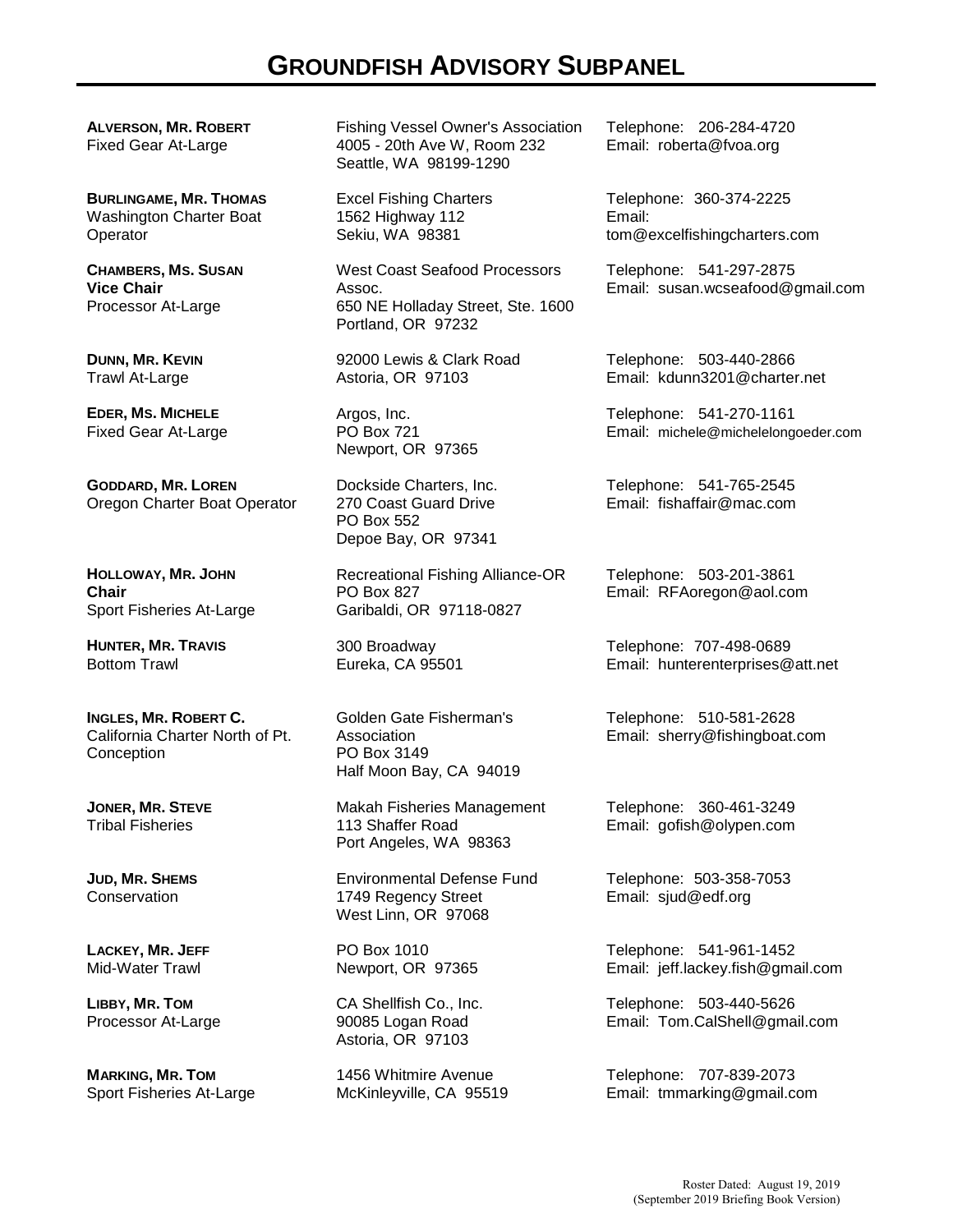# **GROUNDFISH ADVISORY SUBPANEL** *(CONTINUED)*

**MCCREA, MR. MERIT** California Charter South of Pt. **Conception** 

**MILES, MR. JEFF** Open Access North of Cape Mendocino

**MYER, MR. DALE** WA Sport Fisher At-Large

**NAYANI, MS. SARAH** Trawl At-Large

**PLATT, MR. DAN** Open Access South of Cape Mendocino

**RICHTER, MR. GERRY** Fixed Gear At-Large

**WALDECK, MR. DANIEL A.** At-Sea Processor

Sportfishing Assoc. of California 1762 & ½ Prospect Avenue Santa Barbara, CA 93103

PO Box 424 Port Orford, OR 97465

10035 9th Avenue NW Seattle, WA 98177

Arctic Storm Mgt. Group, LLC 2727 Alaskan Way, Pier 69 Seattle, WA 98121

STMA 32320 Ellison Way Fort Bragg, CA 95437

B & G Seafoods, Inc. 217 Calle Manzanita Santa Barbara, CA 93105

Executive Director, Pacific Whiting Conservation Cooperative 2505 SE 11th Avenue, Ste. 358 Portland, OR 97202

Telephone: 805-687-3474 Email: meritmccrea@hotmail.com

Telephone: 541-260-0941 Email: janddmiles@frontier.com

Telephone: 206-669-6498 Email: dale.myer25@gmail.com

Telephone: 206-547-6557 Email: snayani@arcticstorm.com

Telephone: 707-813-7221 Email: morefish@mcn.org

Telephone: 805-569-3099 Email: gdrfish@cox.net

Telephone: 971-544-7787 Email: dwaldeck@comcast.net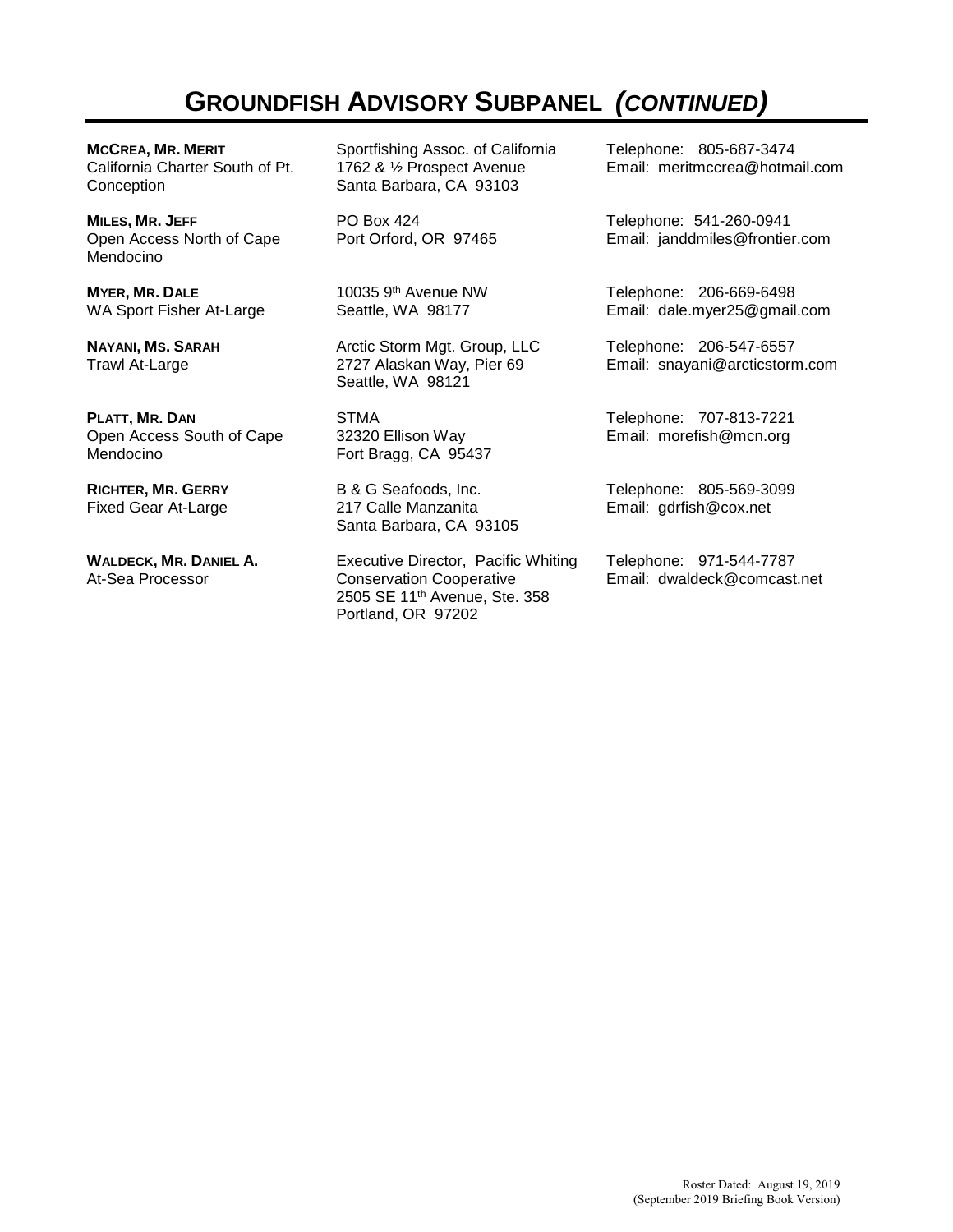# **GROUNDFISH ENDANGERED SPECIES WORKGROUP**

**VACANCY**: One NMFS WCR Position

**BOWN, MS. ROBIN** USFWS U.S. Fish and Wildlife Service Telephone: Email: **EGUCHI, DR. TOMO** Sea Turtle Taxa National Marine Fisheries Service 8901 La Jolla Shores Dr. La Jolla, CA 92037-1508 **GOOD, DR. THOMAS** Seabird Taxa National Marine Fisheries Service 2725 Montlake Blvd E Seattle, WA 98112-2097 **GUSTAFSON, DR. RICHARD** Fish Taxa National Marine Fisheries Service 2725 Montlake Blvd E Seattle, WA 98112-2097 **HANSON, DR. BRAD** Marine Mammal Taxa National Marine Fisheries Service 2725 Montlake Blvd E Seattle, WA 98112-2097 **JANNOT, DR. JASON** Observer Program National Marine Fisheries Service 2725 Montlake Blvd E Seattle, WA 98112-2097 **MCKNIGHT, MS. CAROLINE** CDFW California Dept. of Fish and Wildlife 20 Lower Ragsdale Drive, Ste. 100 Monterey, CA 93940 **MIRICK, MR. PATRICK** ODFW Oregon Dept. of Fish and Wildlife 2040 SE Marine Science Drive Newport, OR 97365

**NILES, MR. COREY** WDFW

**SCORDINO, MR. JONATHAN** WA Coast Tribal

Washington Dept. of Fish and **Wildlife** PO Box 43200 Olympia, WA 98504-3200

Makah Tribe Fisheries Management PO Box 115 Neah Bay, WA 98357

Telephone: 858-546-5615 Email: tomo.eguchi@noaa.gov

Telephone: 206-860-3469 Email: tom.good@noaa.gov

Telephone: 206-860-3372 Email: Richard.gustafson@noaa.gov

Telephone: 206-860-3220 Email: brad.hanson@noaa.gov

Telephone: 206-302-1755 Email: jason.jannot@noaa.gov

Telephone: 831-649-7192 Email: caroline.mcknight@wildlife.ca.gov

Telephone: 541 867-4741 ext. 223 Email: patrick.p.mirick@state.or.us

Telephone: 360-902-2733 Email: corey.niles@dfw.wa.gov

Telephone: 360-645-3176 Email: jonathan.scordino@makah.com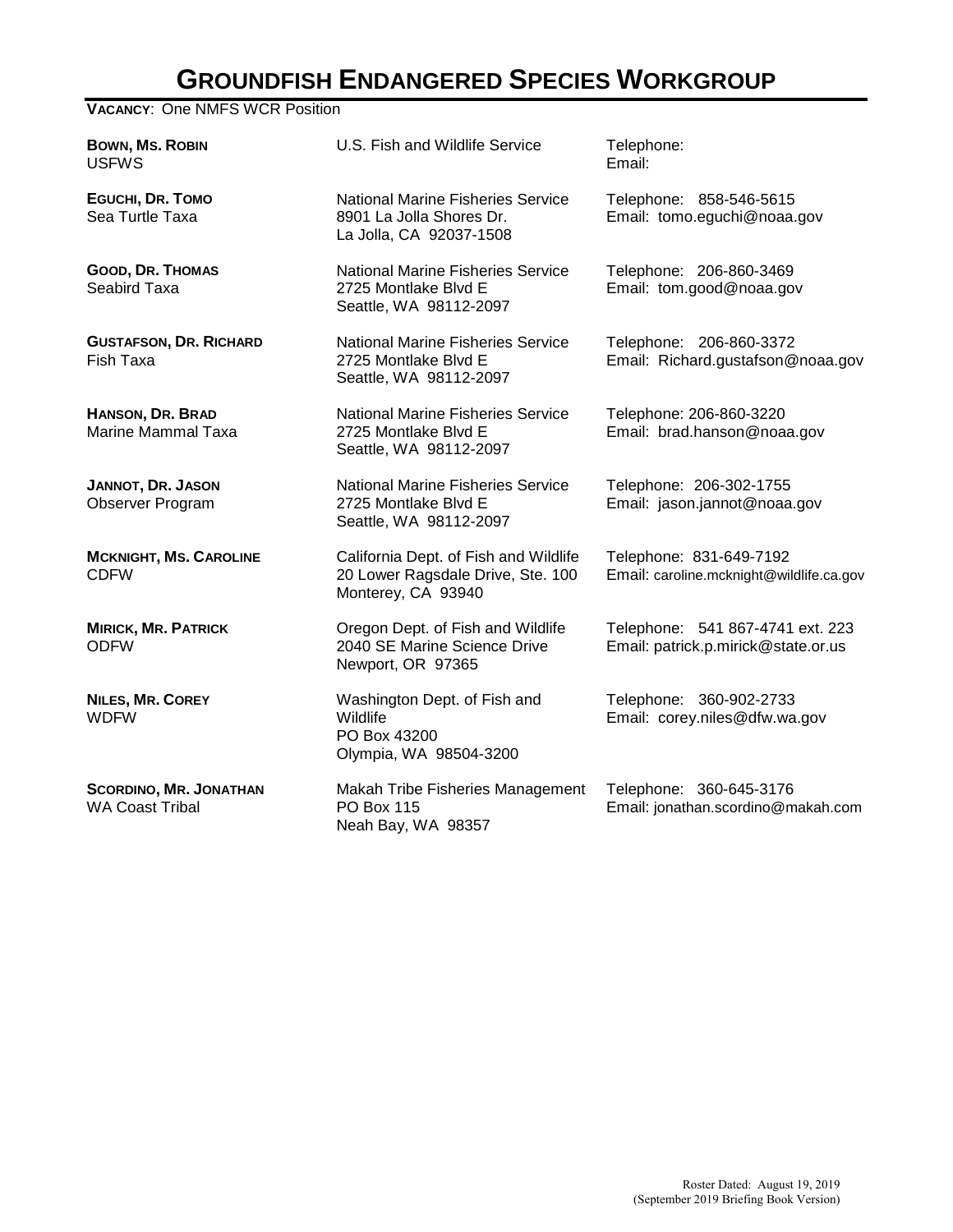# **GROUNDFISH MANAGEMENT TEAM**

#### **VACANCY**: One NMFS NWFSC Position, One WDFW Position

| <b>HALL, MS. HEATHER</b><br><b>WDFW</b>                         | Washington Dept. of Fish and Wildlife<br>PO Box 43200<br>Olympia, WA 98504-3200                  | Telephone: 360-902-2487<br>Email: Heather.Hall@dfw.wa.gov               |
|-----------------------------------------------------------------|--------------------------------------------------------------------------------------------------|-------------------------------------------------------------------------|
| <b>HARLEY, MS. ABIGAIL</b><br>Chair<br><b>NMFS WCR</b>          | <b>National Marine Fisheries Service</b><br>7600 Sand Point Way NE<br>Seattle, WA 98115-0070     | Telephone: 206-526-4273<br>Email: abigail.harley@noaa.gov               |
| <b>MANDRUP, MS. MELISSA</b><br><b>Vice Chair</b><br><b>CDFW</b> | California Dept. of Fish and Wildlife<br>1812 9th St.<br>Sacramento, CA 95811                    | Telephone: 916-445-6469<br>Email: melissa.mandrup@wildlife.ca.gov       |
| <b>MATTES, MS. LYNN</b><br><b>ODFW</b>                          | Oregon Dept. of Fish and Wildlife<br>2040 SE Marine Science Drive<br>Newport, OR 97365           | Telephone: 541-867-0300 ext. 237<br>Email: lynn.mattes@state.or.us      |
| <b>MCKNIGHT, MS. CAROLINE</b><br><b>CDFW</b>                    | California Dept. of Fish and Wildlife<br>20 Lower Ragsdale Drive, Ste. 100<br>Monterey, CA 93940 | Telephone: 831-649-7192<br>Email: caroline.mcknight@wildlife.ca.gov     |
| <b>MIRICK, MR. PATRICK</b><br><b>ODFW</b>                       | Oregon Dept. of Fish and Wildlife<br>2040 SE Marine Science Drive<br>Newport, OR 97365           | Telephone: 541 867-4741 ext. 223<br>Email: patrick.p.mirick@state.or.us |
| PALMIGIANO, MS. KAREN<br><b>NMFS WCR</b>                        | <b>National Marine Fisheries Service</b><br>7600 Sand Point Way NE<br>Seattle, WA 98115-0070     | Telephone: 206-526-4491<br>Email: karen.palmigiano@noaa.gov             |
| PETERSEN, MR. JOSEPH<br>Tribal                                  | Makah Tribe Fisheries Management<br>PO Box 94<br>Sekiu, WA 98381                                 | Telephone: 360-461-5924<br>Email: joe.petersen@makah.com                |
| <b>SOMERS, DR. KAYLEIGH</b><br><b>NMFS NWFSC</b>                | <b>NMFS-Northwest Fisheries Science Ctr</b><br>2725 Montlake Blvd E<br>Seattle, WA 98112-2097    | Telephone: 206-302-2413<br>Email: kayleigh.somers@noaa.gov              |
| <b>THOMPSON, DR. ANDREW</b><br><b>NMFS SWFSC</b>                | <b>NMFS Southwest Fisheries Science Ctr</b><br>8901 La Jolla Shores Drive                        | Telephone: 858-546-7132<br>Email: andrew.thompson@noaa.gov              |

La Jolla, CA 92037-1508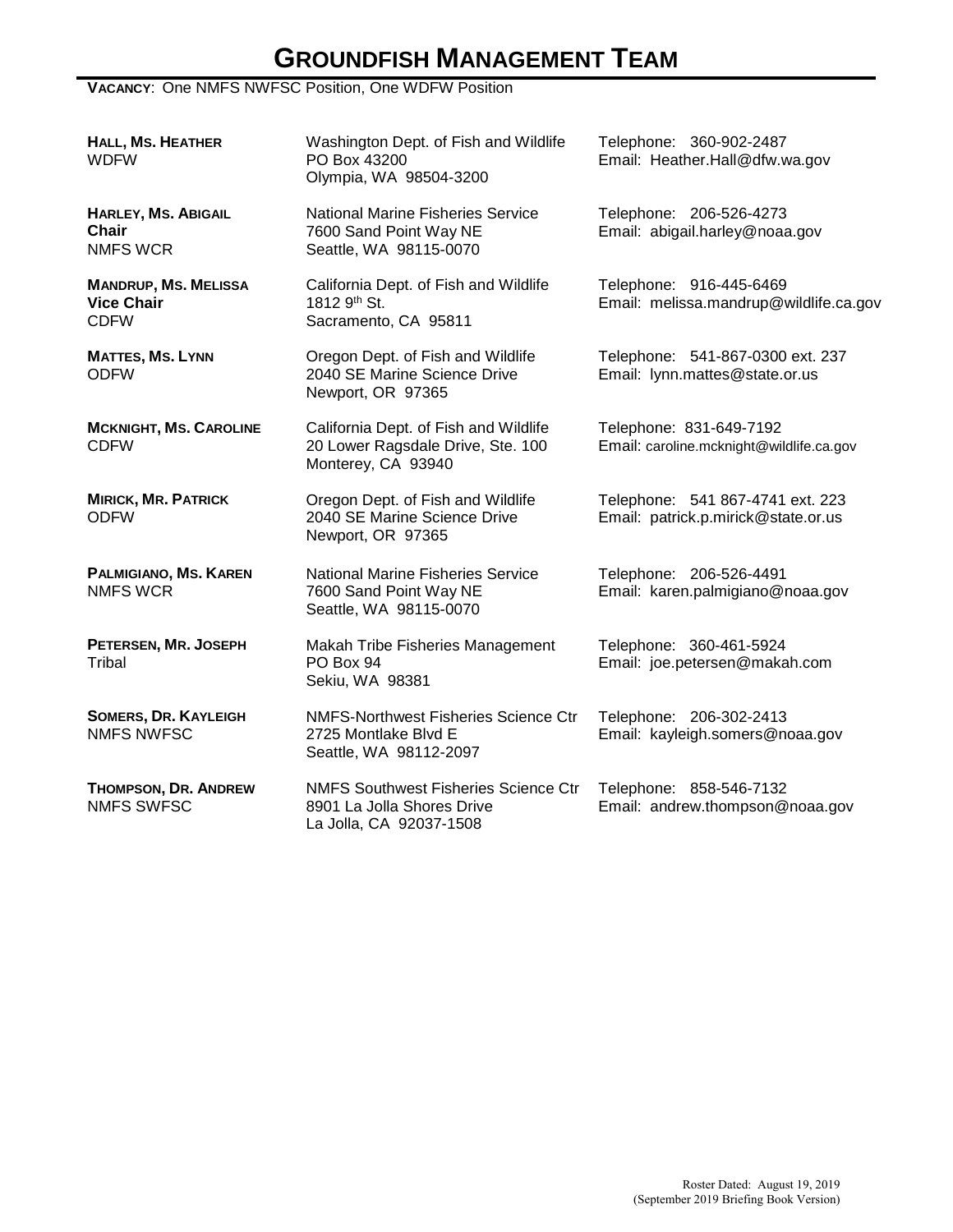# **HABITAT COMMITTEE**

#### **VACANCY**: One Northwest or Columbia River Tribal Position

**ALVAREZ, MR. JUSTIN** California Tribes

**CLARK, MR. MICHAEL**  USFWS

**GREENE, DR. CORREIGH Vice-Chair** NMFS NWFSC

**HAMILTON, MS. LIZ** Sport Fisheries At-Large

**HEBDON, MR. LANCE** IDFG

**HEPPELL, DR. SCOTT** At-Large

**MEREMS, MS. ARLENE** ODFW

**OPPENHEIM, MR. NOAH** Commercial Fisheries

**RECHT, MS. FRAN** PSMFC

**RUDOLPH, MR. TOM** Conservation

**SCHEIBLAUER, MR. STEPHEN** At-Large

Hoopa Tribal Fisheries PO Box 417 Hoopa, CA 95546

U.S. Fish and Wildlife Service Spring Creek Hatchery 61552 State Road 14 Underwood, WA 98651<br>denise\_hawkins@fws.gov Designee: **Dr. Denise Hawkins** denise\_hawkins@fws.gov Telephone: 360-753-9509

> National Marine Fisheries Service NWFSC 2725 Montlake Blvd. East Seattle, WA 98112-2097

Executive Director, Northwest Sportfishing Industry Association PO Box 4 Oregon City, OR 97045-0004

Idaho Dept. of Fish and Game PO Box 25 Boise, ID 83707

Oregon State University Dept. of Fisheries and Wildlife 104 Nash Hall Corvallis, OR 97331

Oregon Dept. of Fish and Wildlife 2040 SE Marine Science Drive Newport, OR 97365

Pacific Coast Federation of Fishermen's Associations 991 Marine Drive San Francisco, CA 94129

Pacific States Marine Fisheries **Commission** PO Box 221 Depoe Bay, OR 97341-0221

The Pew Charitable Trusts 111 SW Columbia Street, Suite 200 Portland, OR 97201

Marine Alliances Consulting 250 Figueroa Street, Ste. 1 Monterey, CA 93940

Telephone: 530-625-4267 x1020 Email: jalvarez@hoopa-nsn.gov

Telephone: 509-493-1730 Email: michael\_l\_clark@fws.gov

Telephone: 206-860-5611 Email: correigh.greene@noaa.gov

Telephone: 503-631-8859 Email: nsializ@aol.com

Telephone: 208-287-2711 Email: lance.hebdon@idfg.idaho.gov

Telephone: 541-737-1086 Email:Scott.Heppell@oregonstate.edu

Telephone: 541-867-0300 ext. 246 Email: arlene.r.merems@state.or.us

Telephone: 415-561-5080 Email: noah@ifrfish.org

Telephone: 541-765-2229 Email: frecht@psmfc.org

Telephone: 503-230-0777 Email: trudolph@pewtrusts.org

Telephone: 831-239-1219 Email: maconsult49@gmail.com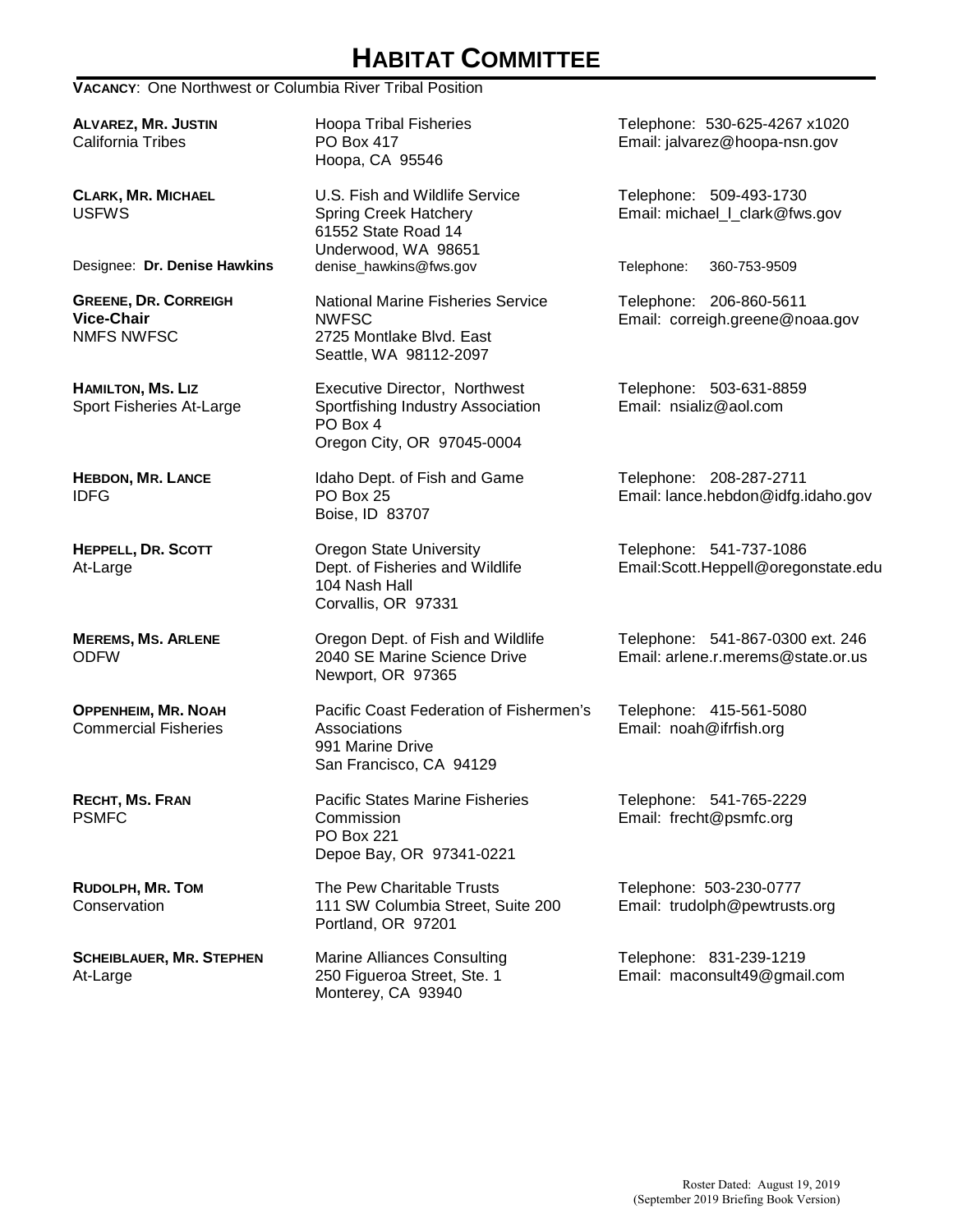# **HABITAT COMMITTEE (***CONTINUED***)**

| <b>STADLER, DR. JOHN</b><br>NMFS WCR                            | National Marine Fisheries Service<br>510 Desmond Drive SE, Ste. 103<br>Lacey, WA 98503                                                   | Telephone: 360-534-9328<br>Email: john.stadler@noaa.gov        |
|-----------------------------------------------------------------|------------------------------------------------------------------------------------------------------------------------------------------|----------------------------------------------------------------|
| Designee: Ms. Korie Schaeffer                                   | korie.schaeffer@noaa.gov                                                                                                                 | Telephone:<br>707-575-6087                                     |
| <b>THURSTON, MS. RANDI</b><br><b>WDFW</b>                       | Washington Dept. of Fish and Wildlife<br>PO Box 43200<br>Olympia, WA 98504-3200                                                          | Telephone: 360-902-2602<br>Email: randi.thurston@dfw.wa.gov    |
| <b>WILKINS, MR. ERIC</b><br><b>Chair</b><br><b>CDFW</b>         | California Dept. of Fish and Wildlife<br>20 Lower Ragsdale Drive, Ste. 100<br>Monterey, CA 93940                                         | Telephone: 805-594-6172<br>Email: eric.wilkins@wildlife.ca.gov |
| <b>WOONINCK, DR. LISA</b><br><b>National Marine Sanctuaries</b> | <b>Office of National Marine Sanctuaries</b><br>West Coast Regional Office<br>99 Pacific Street, Bldg. 200 - Ste K<br>Monterey, CA 93940 | Telephone: 831-647-1920<br>Email: lisa.wooninck@noaa.gov       |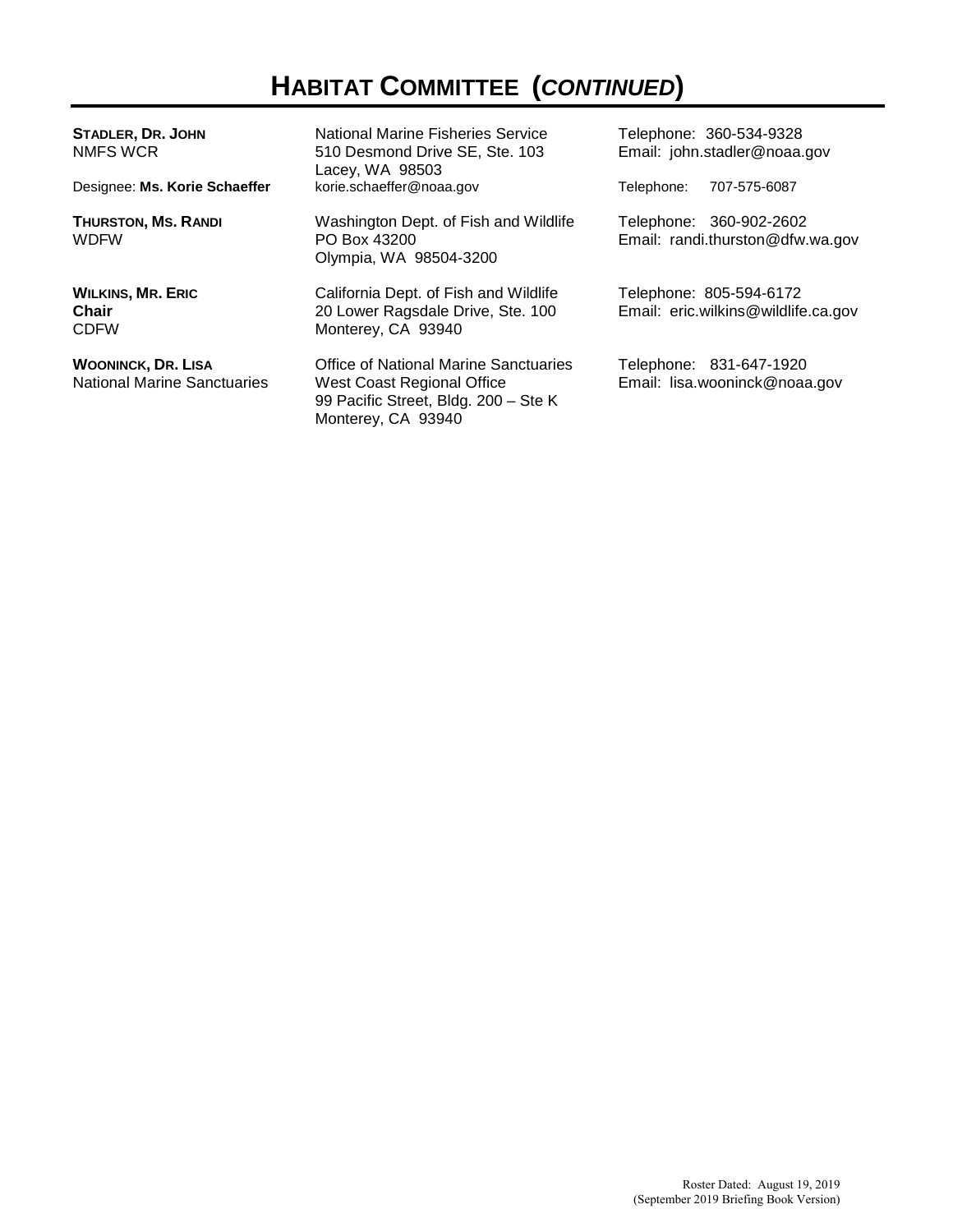# **HIGHLY MIGRATORY SPECIES ADVISORY SUBPANEL**

**BROWN, MR. AUSTEN** At-Large

**BUELL, MS. LINDA** Northern Charter Boat **Operator** 

**BURKE, MR. GARY** Commercial Gillnet

**CONROY, MR. MICHAEL** Commercial Purse Seine

**FIZTPATRICK MS. NANCY** Processor North of Cape Mendocino

**FRICKE, MR. DOUGLAS** Commercial At-Large

**HEIKKILA, MR. WAYNE Vice Chair** Commercial Troll

**MAHONEY, MS. MELISSA Conservation** 

**OSBORN, MR. ROBERT** Private Recreational

**RUDIE, MR. DAVID Chair** Processor South of Cape Mendocino

**SUTTON, MR. BILL** Commercial At-Large

**THOMPSON, MR. MIKE** Southern Charter Boat **Operator** 

**TOM, MS. PAMELA** Public At-Large

6005 Beaumont Avenue La Jolla, CA 92037

7695 Galloway Road Cloverdale, OR 97112

Burke and Son Enterprises 2022 Foothill Road Santa Barbara, CA 93105

West Coast Fisheries Consultants 9212 Rosser St. Bellflower, CA 90706

Oregon Salmon Commission & Oregon Albacore Commission PO Box 983 Lincoln City, OR 97367

Boat Seafoods PO Box 2402 Westport, WA 98595

Executive Director, Western Fishboat Owner's Association PO Box 992723 Redding, CA 96099

Environmental Defense Fund 123 Mission St. San Francisco, CA 94105

United Anglers of Southern California PO Box 385 Surfside, CA 90743

President, Catalina Offshore Products, Inc. 5202 Lovelock Street San Diego, CA 92110

F/V Aurelia 876 S Rice Rd Ojai, CA 93023

26032 Via Del Rey San Juan Capistrano, CA 92675

University of California Food Science and Technology Dept. One Shields Avenue Davis, CA 95616

Telephone: 858-750-5917 Email: austen@pacshell.com

Telephone: 503-965-2238 Email: norwester@garibaldicharters.com

Telephone: 805-965-4468 Email: gburke9934@aol.com

Telephone: 562-761-7176 Email: Mike@wecofm.com

Telephone: 541-994-2647 Email: nanjfitz@gmail.com

Telephone: 360-580-3027 Email: fricked@comcast.net

Telephone: 530-229-1097 Email: wfoa@charter.net

Telephone: 415-293-6177 Email: mmahoney@edf.org

Telephone: Email: bob@pacificangler.com

Telephone: 619-297-9797 Email: dave@catalinaop.com

Telephone: 805-646-9685 Email: seafreshto@aol.com

Telephone: 949-675-0551 Email: mthompson041@cox.net

Telephone: 530-752-1465 msg only Email: pdtom@ucdavis.edu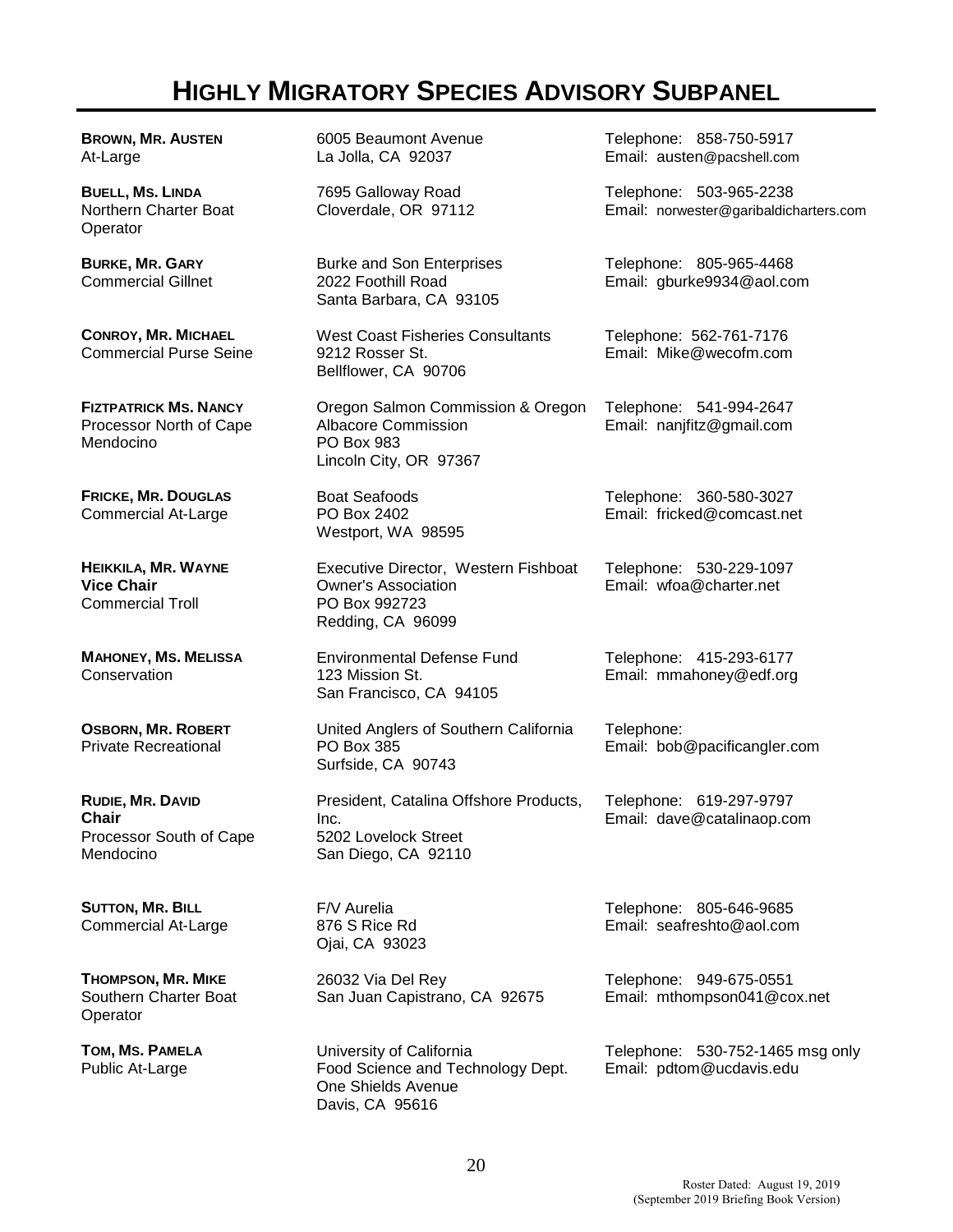# **HIGHLY MIGRATORY SPECIES MANAGEMENT TEAM**

**BARROSO, MS. CELIA** NMFS WCR

**CARRETTA, MR. JAMES** NMFS SWFSC

**DAPP, DR. DEREK WDFW** 

**ENRIQUEZ, MR. LYLE** NMFS WCR

**HELLMERS, MS. ELIZABETH CO-CHAIR** CDFW

**SARICH, MR. ALAN Tribal** 

**STOHS, DR. STEPHEN CO-CHAIR** NMFS SWFSC

**WATSON, MS. JESSICA** ODFW

National Marine Fisheries Service 501 W Ocean Blvd, Ste 4200 Long Beach, CA 90802

NOAA Fisheries Southwest Fisheries Science Center 8901 La Jolla Shores Drive La Jolla, CA 92037

Washington Dept. of Fish and Wildlife 1111 Washington St SE Olympia, WA 98501

National Marine Fisheries Service 501 W Ocean Blvd, Ste 4200 Long Beach, CA 90802

California Dept. of Fish and Wildlife 8901 La Jolla Shores Drive La Jolla, CA 92037

Quinault Indian Nation PO Box 189 Taholah, WA 98587

National Marine Fisheries Service PO Box 271 La Jolla, CA 92037-1508

Oregon Dept. of Fish and Wildlife 2050 SE Marine Science Drive Newport, OR 97365

Telephone: 562-432-1850 Email: celia.barroso@noaa.gov

Telephone: 858-546-7171 Email: jim.carretta@noaa.gov

Telephone: 360-688-6380 Email: Derek.Dapp@dfw.wa.gov

Telephone: 562-980-4025 Email: lyle.enriquez@noaa.gov

Telephone: 858-334-2813 Email: elizabeth.hellmers@wildlife.ca.gov

Telephone: 360-268-0355 Email: asarich@quinault.org

Telephone: 858-546-7084 Email: Stephen.Stohs@noaa.gov

Telephone: 541-867-0300 ext 265 Email: Jessica.L.Watson@state.or.us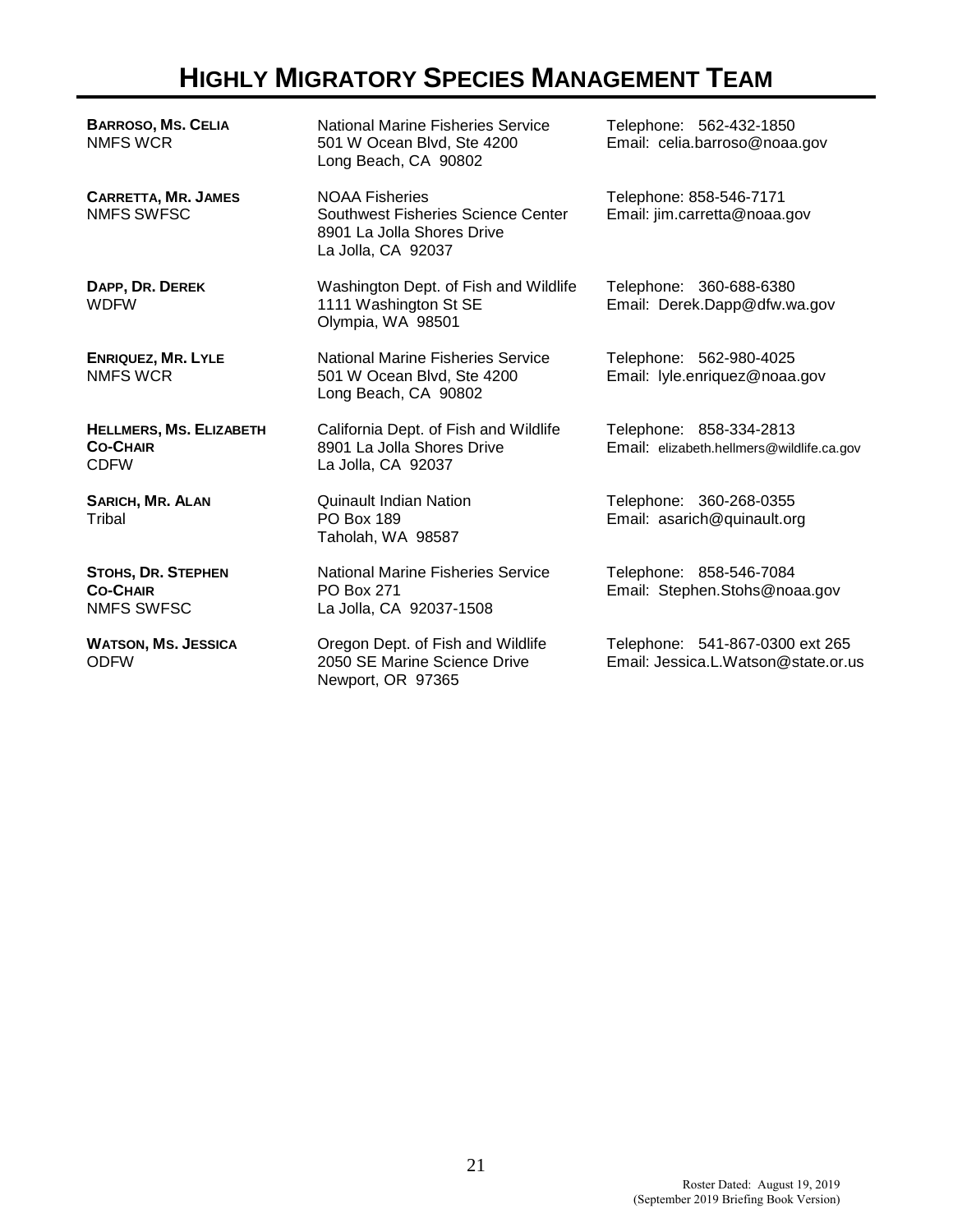# **MODEL EVALUATION WORKGROUP**

#### **VACANCIES**: One NWIFC Position and One CRITFC Position

**BYRNE, MR. ALAN** Scientific and Statistical **Committee** 

**CAREY, MR. JON**  NMFS WCR

**CLEMONS, MR. ETHAN** ODFW

**HAESEKER, DR. STEVE** USFWS

**HAGEN-BREAUX, MS. ANGELIKA CHAIR** WDFW

**LETVIN, MR. ALEX** CDFW

Idaho Dept. of Fish and Game PO Box 25 Boise, ID 83707-0025

National Marine Fisheries Service 510 Desmond Drive SE Lacey, WA 98503

Oregon Dept. of Fish and Wildlife 2040 SE Marine Science Drive Newport, OR 97365

U.S. Fish and Wildlife Service 1211 SE Cardinal Way, Ste. 100 Vancouver, WA 98683

Washington Dept. of Fish and Wildlife PO Box 43200 Olympia, WA 98504-3200

California Dept. of Fish and Wildlife 5355 Skylane Blvd., Suite B Santa Rosa, CA 95403

Telephone: 208-334-3791 Email: alan.byrne@idfg.idaho.gov

Telephone: 360-534-9342 Email: jonathan.carey@noaa.gov

Telephone: 541-265-6396 ext. 242 Email: ethan.r.clemons@state.or.us

Telephone: 360-604-2517 Email: steve\_haeseker@fws.gov

Telephone: 360-902-2716 Email: angelika.hagen-breaux@dfw.wa.gov

Telephone: 707-576-3456 Email: alexander.letvin@wildlife.ca.gov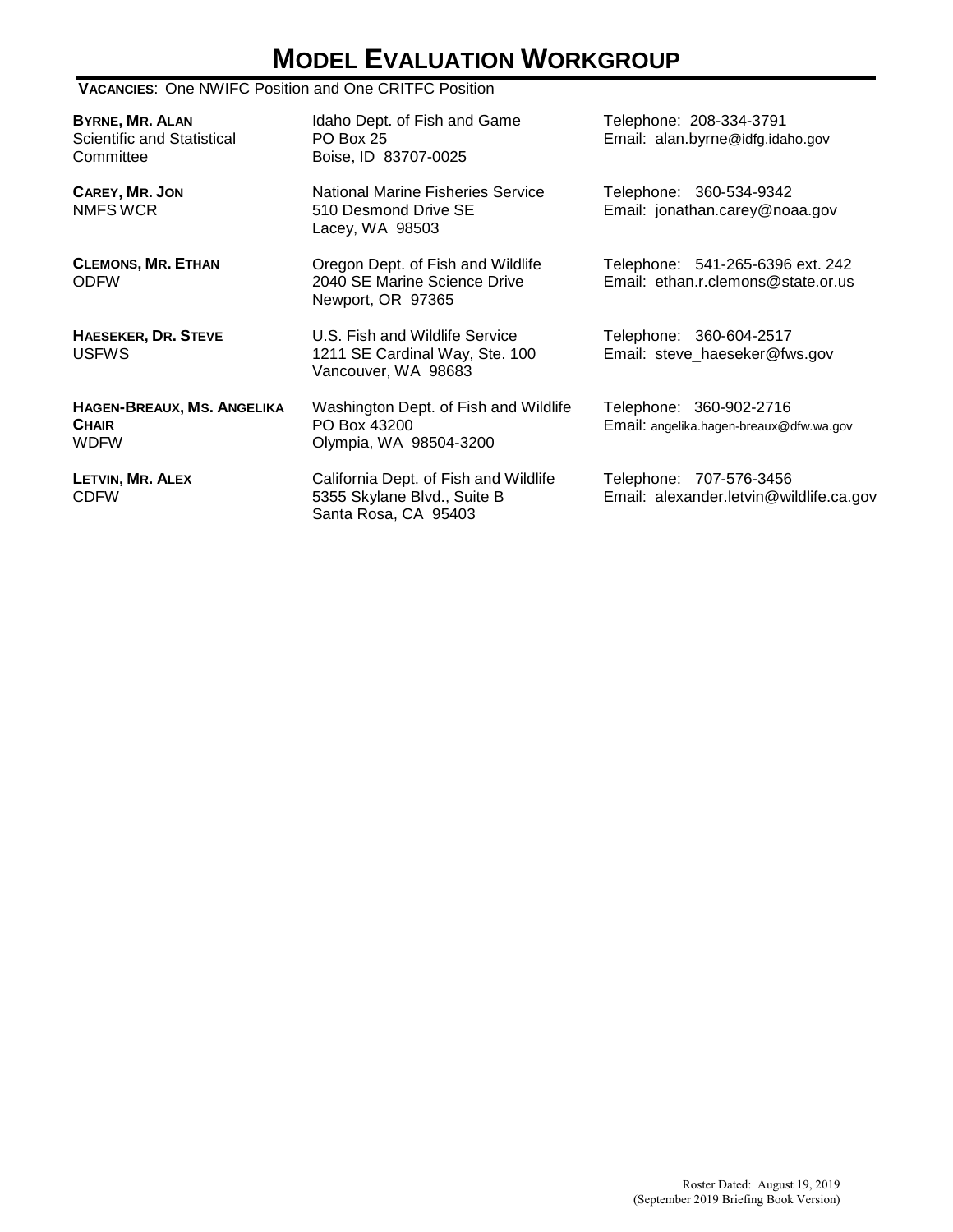# **SALMON ADVISORY SUBPANEL**

**ATKINSON, MR. JOHN** California Charter Boat

**HEAP, MR. RICHARD Vice Chair** Oregon Sport Fisheries

**HILLEMEIER, MR. DAVE** California Tribes

**JOHNSON, MR. DAVE** Washington Sport Fisheries

**JOHNSON, MR. GREG**  Commercial Gillnet

**KOEPPEN, MR. JOHN**  California Troll

**MUELLER, MR. GREG**  Washington Troll

**MUELLER, MS. MEGAN Conservation** 

**PEAKE, MR. DARUS** Oregon Troll

**PINK, MR. JON** Washington Coastal Tribes

**REINHOLDT, MR. GERALD K.** Processor

**SCULLY, DR. RICHARD** Idaho Sport Fisheries

**SMITH, MR. BUTCH Chair** Washington Charter Boat

**SORENSEN, MR. MIKE** Oregon Charter Boat

**STONE, MR. JAMES** California Sport Fisheries Golden Gate Fisherman's Association 42 Seawolf Passage Corte Madera, CA 94925

95975 N. Brookside Drive Brookings, OR 97415

Yurok Tribe PO Box 1027 Klamath, CA 95548

Puget Sound Anglers 4931 Geiger Rd. SE Port Orchard, WA 98367

12400 NE 8th Court Vancouver, WA 98685

F/V Lulu 10150 Phar Lap Dr. Cupertino, CA 95014

Washington Trollers Association PO Box 2061 Tacoma, WA 98595

Mid Sound Fisheries Enhancement Group 1900 W Nickerson St., Ste. 116, #187 Seattle, WA 98119

55395 Gross Drive Bend, OR 97707

Quinault Indian Nation P.O. Box 213 Taholah, WA 98587

Reinholdt Fisheries 62313 S Canaan Rd St. Helens, OR 97051-9117

2428 Seaport Drive Lewiston, ID 83501

Co-Ho Charters PO Box 268 Ilwaco, WA 98624

603 Camp 12 Lp Toledo, OR 97391

Nor-Cal Guides & Sportsmens Assoc. PO Box 111 Sutter, CA 95982

Telephone: 415-924-6851 Email: newrayann@comcast.net

Telephone: 541-469-7111 Email: fiskare@charter.net

Telephone: 707-482-1350 ext. 1315 Email: dave@yuroktribe.nsn.us

Telephone: 253-606-7172 Email: dave@kitsapmarina.com

Telephone: 360-600-0034 Email: 4jsalmon1@comcast.net

Telephone: 408-257-1482 Email: jmkoeppen@comcast.net

Telephone: 253-381-9713 Email: gregmueller@centurylink.net

Telephone: 972-322-7104 Email: Megan.L.Mueller@gmail.com

Telephone: 503-318-8351 Email: dlpeake@outlook.com

Telephone: 360-640-8672 Email: jonpink872@gmail.com

Telephone: 503-397-3369 Email: reinholdtfish@gmail.com

Telephone: 208-241-4095 Email: scullyrjs@cableone.net

Telephone: 360-642-3333 Email: coho@willapabay.org

Telephone: 541-444-2552 Email: fvmissraven@hotmail.com

Telephone: 530-923-9440 Email: jstone@ncgasa.org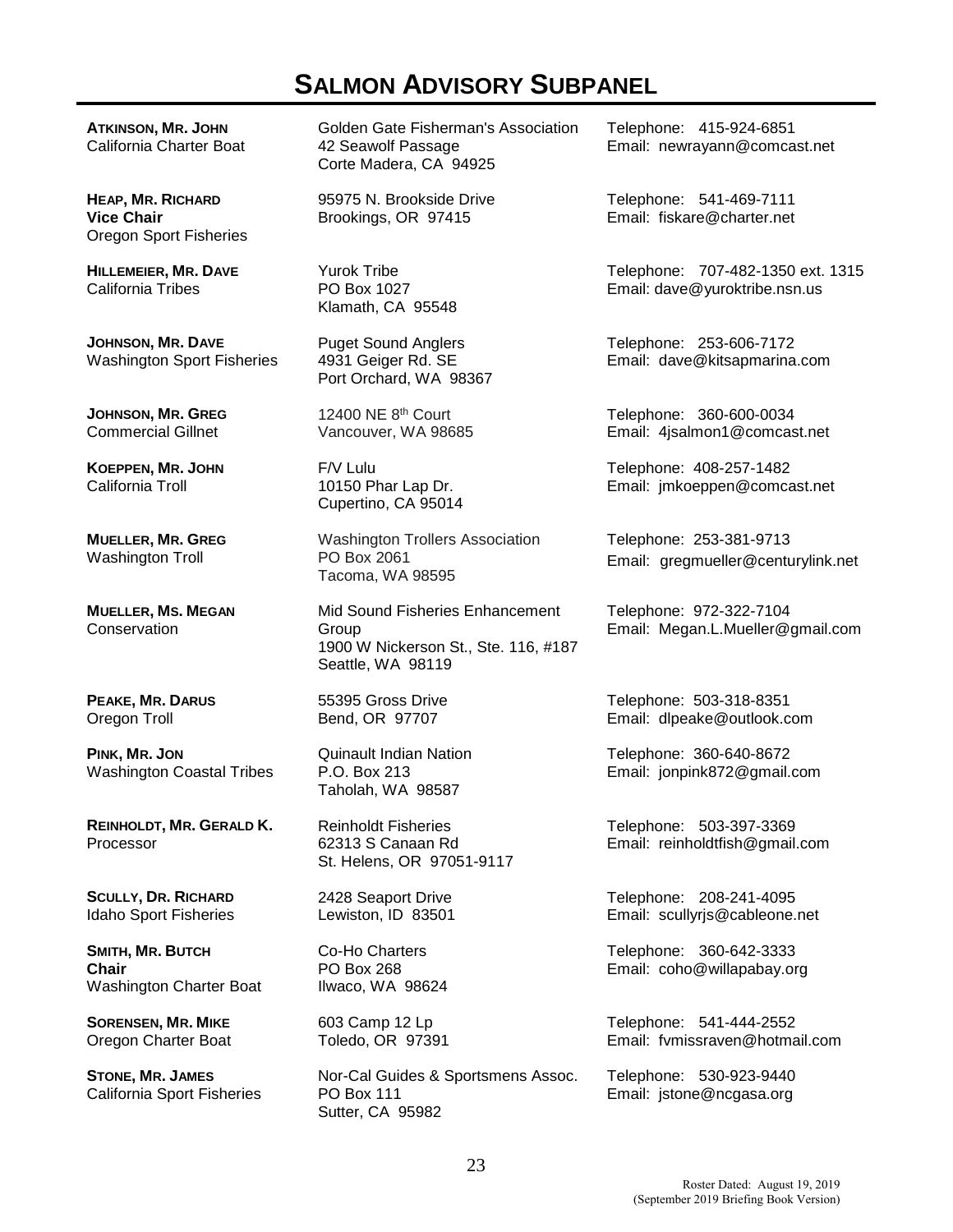**YARNALL, MR. JIM** California Sport Fisheries California Sport Fisheries 6308 Eggert Road Eureka, CA 95503

Telephone: 707-443-2496 Email: jimyarnall@gmail.com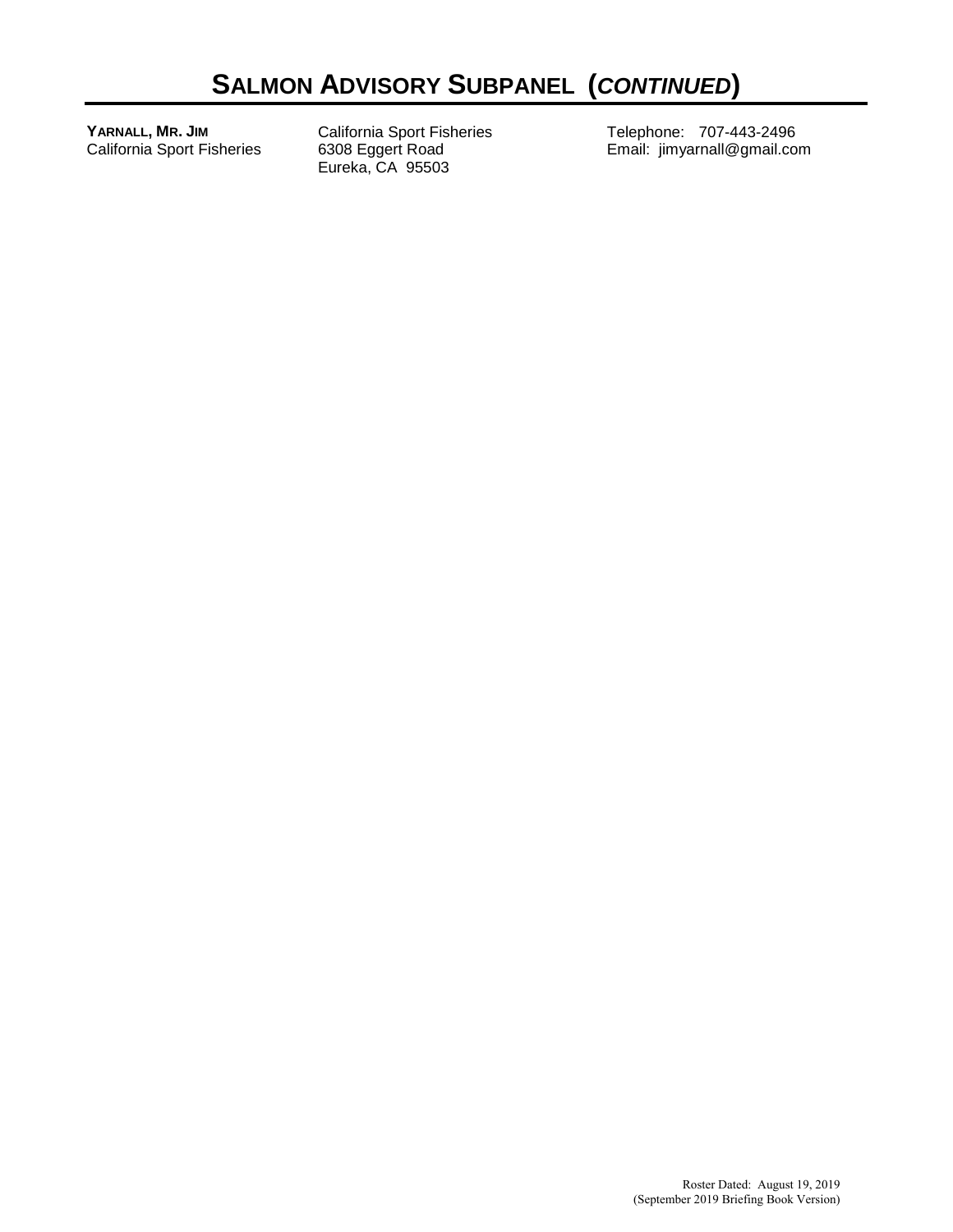## **SALMON TECHNICAL TEAM**

**BEEGHLEY, MS. WENDY** WDFW

**CAREY, MR. JON Vice-Chair** NMFS WCR

**FOSTER, MR. CRAIG** ODFW

**HAESEKER, DR. STEVE** USFWS

**HARP, MS. ASHTON** Washington Tribes

**LETVIN, MR. ALEX** CDFW

**O'FARRELL, DR. MICHAEL Chair** NMFS SWFSC

**ROWSE, MS. MELINDA** NMFS NWFSC

Washington Dept. of Fish and Wildlife 48 Devonshire Road Montesano, WA 98563-9612

National Marine Fisheries Service 510 Desmond Drive SE Lacey, WA 98503

Oregon Dept. of Fish and Wildlife 17330 SE Evelyn St Clackamas, OR 97015

U.S. Fish and Wildlife Service 1211 SE Cardinal Way, Ste. 100 Vancouver, WA 98683

NW Indian Fisheries Commission PO Box 1029 Forks, WA 98331

California Dept. of Fish and Wildlife 5355 Skylane Blvd., Suite B Santa Rosa, CA 95403

National Marine Fisheries Service 110 McAllister Way Santa Cruz, CA 95060

National Marine Fisheries Service 2725 Montlake Blvd E Conservation Biology Div., Room 316E Seattle, WA 98245

Telephone: 360-249-1215 Email: wendy.beeghley@dfw.wa.gov

Telephone: 360-534-9342 Email: jonathan.carey@noaa.gov

Telephone: 971-673-6026 Email: craig.a.foster@state.or.us

Telephone: 360-604-2517 Email: steve\_haeseker@fws.gov

Telephone: 360-374-5501 Email: aharp@nwifc.org

Telephone: 707-576-3456 Email: alexander.letvin@wildlife.ca.gov

Telephone: 831-420-3976 Email: michael.ofarrell@noaa.gov

Telephone: 425-891-1306 Email: mindy.rowse@noaa.gov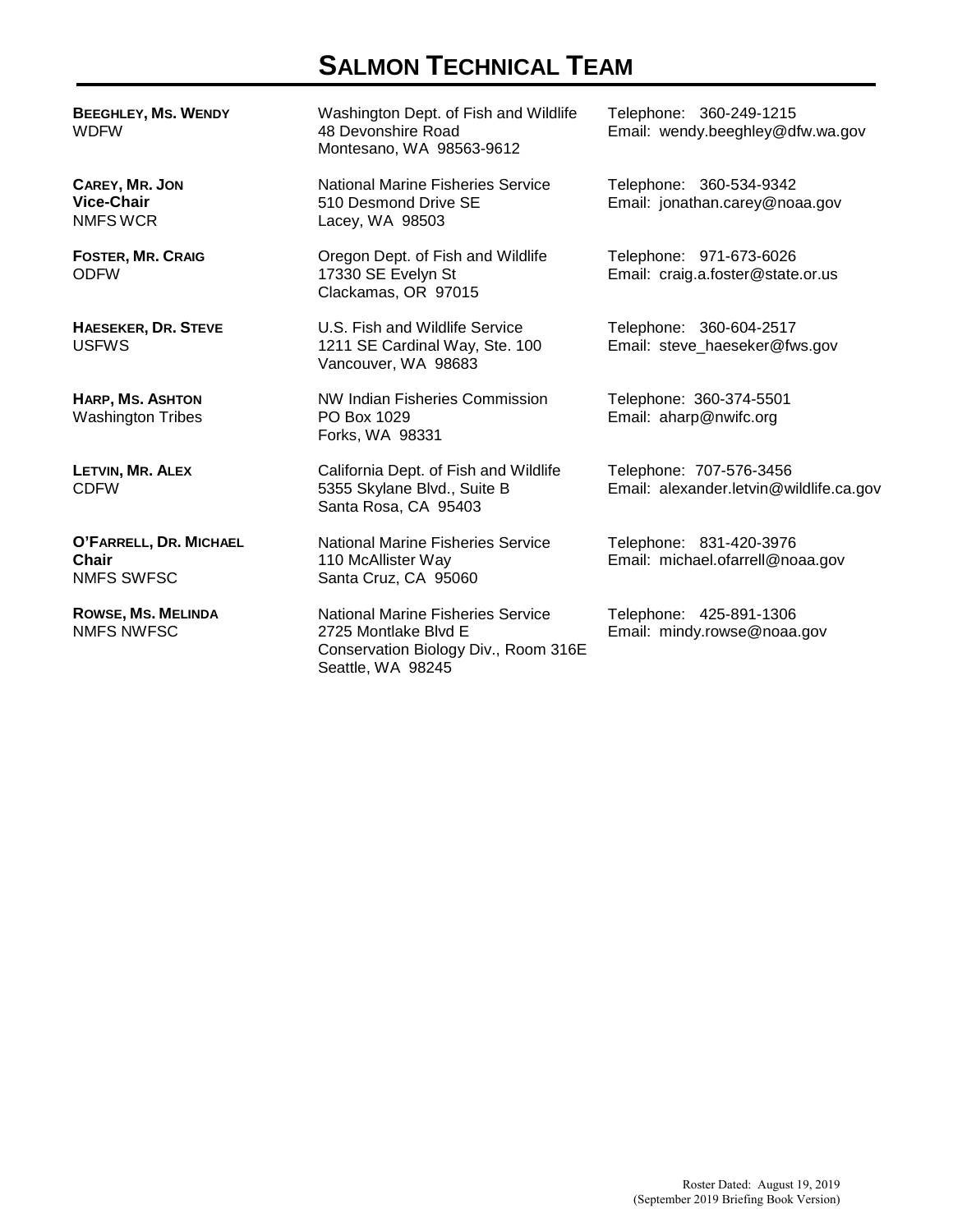## **SCIENTIFIC AND STATISTICAL COMMITTEE**

**BERGER, DR. AARON** At-Large

**BUDRICK, DR. JOHN** CDFW

**BYRNE, MR. ALAN** IDFG

**FIELD, DR. JOHN CHAIR** NMFS Southwest Fisheries Science Center

**GARCIA-REYES, DR. MARISOL** At-Large

**HAMEL, DR. OWEN** NMFS Northwest Fisheries Science Center

**HARTE, DR. MICHAEL** At-Large

**HOLLAND, DR. DAN** At-Large

**JOHNSON, DR. GALEN Vice Chair** Tribal Agency

**MARSHALL, DR. KRISTIN** At-Large

**PUNT, DR. ANDRÉ** At-Large

**SAMPSON, DR. DAVID** ODFW

**SATTERTHWAITE, DR. WILLIAM**  At-Large

National Marine Fisheries Service 2032 SE OSU Drive Newport, OR 97365

California Dept. of Fish and Wildlife 350 Harbor Blvd. Belmont, CA 94002

Idaho Dept. of Fish and Game PO Box 25 Boise, ID 83707-0025

National Marine Fisheries Service 110 McAllister Way Santa Cruz, CA 95060

Farallon Institute 101 H St., Suite Q Petaluma, CA 94952

National Marine Fisheries Service 2725 Montlake Blvd E Seattle, WA 98112

Oregon State University 104 CEOAS Administration Building Corvallis, OR 97331

National Marine Fisheries Service NWFSC 2725 Montlake Blvd E Seattle, WA 98112

Northwest Indian Fisheries Commission 6730 Martin Way E Olympia, WA 98516-5540

NMFS-Northwest Fisheries Science Ctr 2725 Montlake Blvd E Seattle, WA 98112

University of Washington Box 355020 Seattle, WA 98195-5020

Oregon State University Coastal Oregon Marine Experiment Sta. 2030 SE Marine Science Drive Newport, OR 97365

National Marine Fisheries Service 110 McAllister Way Santa Cruz, CA 95060

Telephone: 541-867-0505 Email: aaron.berger@noaa.gov

Telephone: 650-413-1501 Email: john.budrick@wildlife.ca.gov

Telephone: 208-334-3791 Email: alan.byrne@idfg.idaho.gov

Telephone: 831-420-3907 Email: john.field@noaa.gov

Telephone: 707-981-8033 Email: marisolgr@faralloninstitute.org

Telephone: 206-860-3481 Email: owen.hamel@noaa.gov

Telephone: 541-737-0452 Email: mharte@coas.oregonstate.edu

Telephone: 206-302-1752 Email: dan.holland@noaa.gov

Telephone: 360-438-1180 ext. 380 Email: gjohnson@nwifc.org

Telephone: 206-302-2414 Email: kristinmarshall@noaa.gov

Telephone: 206-221-6319 Email: aepunt@u.washington.edu

Telephone: 541-867-0386 Email: David.Sampson@OregonState.edu

Telephone: 831-420-3997 Email: will.satterthwaite@noaa.gov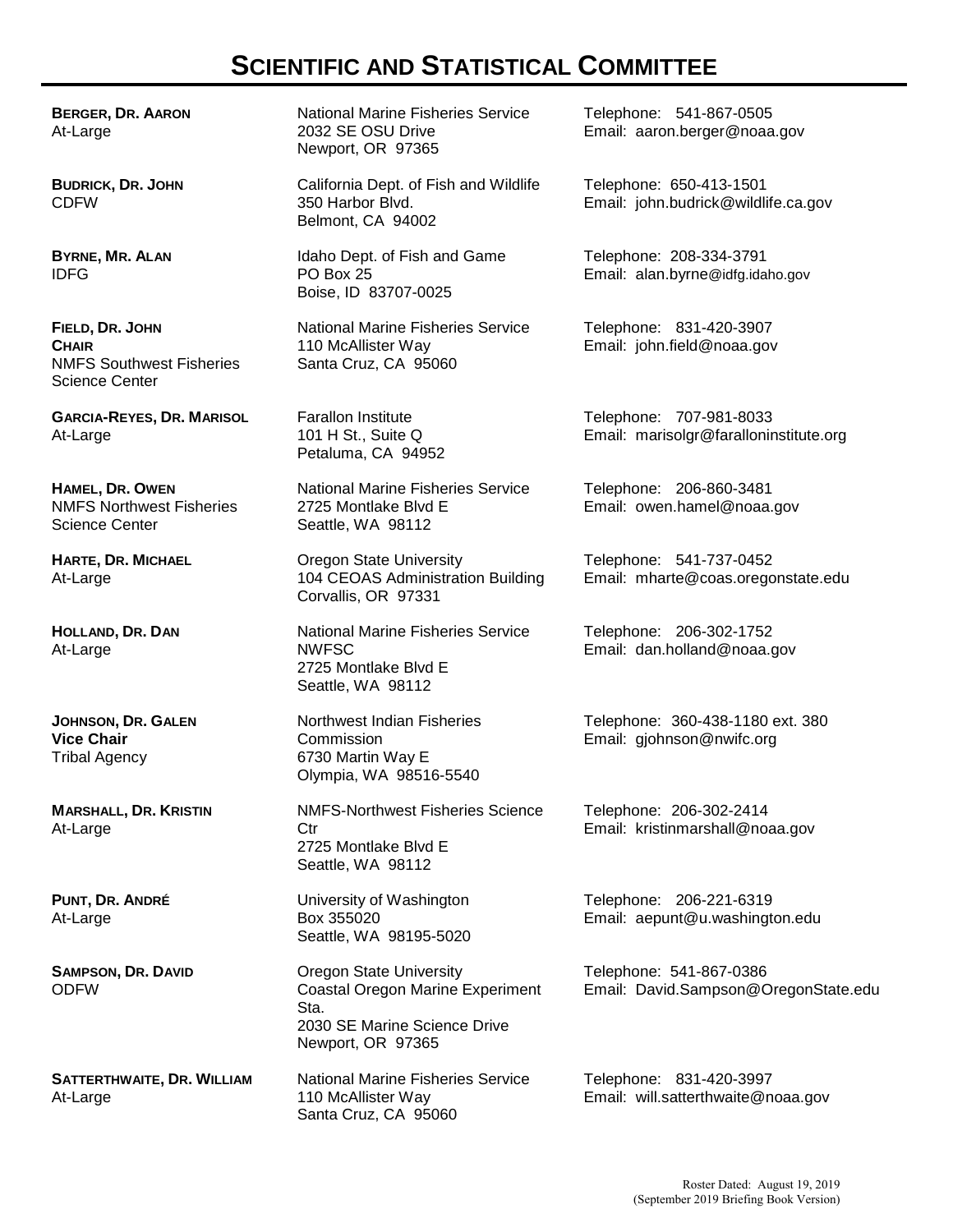# **SCIENTIFIC AND STATISTICAL COMMITTEE (***CONTINUED***)**

| <b>SCHAFFLER, DR. JASON</b><br>At-Large                                                      | Muckleshoot Indian Tribe<br>39015 172 <sup>nd</sup> Ave. SE<br>Auburn, WA 98092            | Telephone: 253-876-3225<br>Email: jason.schaffler@muckleshoot.nsn.us |
|----------------------------------------------------------------------------------------------|--------------------------------------------------------------------------------------------|----------------------------------------------------------------------|
| <b>SHARMA, DR. RISHI</b><br>At-Large                                                         | National Marine Fisheries Service<br>1201 NE Lloyd Blvd., Suite 1100<br>Portland, OR 97232 | Telephone: 503-230-5429<br>Email: rishi.sharma@noaa.gov              |
| <b>SHELTON, DR. ANDREW (OLE)</b><br><b>NMFS Northwest Fisheries</b><br><b>Science Center</b> | National Marine Fisheries Service<br>2725 Montlake Blvd E<br>Seattle, WA 98112             | Telephone: 206-860-3209<br>Email: ole.shelton@noaa.gov               |
| <b>SPEIR, DR. CAMERON</b><br><b>NMFS Southwest Fisheries</b><br>Science Center               | National Marine Fisheries Service<br>110 McAllister Way<br>Santa Cruz, CA 95060            | Telephone: 831-420-3910<br>Email: cameron.speir@noaa.gov             |
| TSOU, DR. TIEN SHUI<br><b>WDFW</b>                                                           | Washington Dept. of Fish and Wildlife<br>PO Box 43200<br>Olympia, WA 98504-3200            | Telephone: 360-902-2855<br>Email: Tien-Shui.Tsou@dfw.wa.gov          |

# **SSC Subcommittee Assignments, June 2019**

| <b>Salmon</b>                | <b>Groundfish</b>      | <b>Coastal</b><br><b>Pelagic Species</b> | <b>Highly</b><br><b>Migratory</b><br><b>Species</b> | <b>Economics</b>     | Ecosystem-<br><b>Based</b><br><b>Management</b> |
|------------------------------|------------------------|------------------------------------------|-----------------------------------------------------|----------------------|-------------------------------------------------|
| <b>Alan Byrne</b>            | <b>David Sampson</b>   | <b>André Punt</b>                        | <b>Aaron Berger</b>                                 | <b>Cameron Speir</b> | <b>Dan Holland</b>                              |
| John Budrick                 | Aaron Berger           | Aaron Berger                             | John Field                                          | <b>Michael Harte</b> | John Field                                      |
| Owen Hamel                   | John Budrick           | John Budrick                             | Marisol<br>Garcia-Reyes                             | Dan Holland          | Marisol<br>Garcia-Reyes                         |
| Michael Harte                | John Field             | Alan Byrne                               | Michael Harte                                       | André Punt           | Michael Harte                                   |
| Galen Johnson                | Owen Hamel             | John Field                               | Dan Holland                                         | David Sampson        | Galen Johnson                                   |
| <b>Will</b><br>Satterthwaite | Kristin Marshall       | Marisol<br>Garcia-Reyes                  | Kristin<br>Marshall                                 |                      | Kristin Marshall                                |
| Jason Schaffler              | André Punt             | Owen Hamel                               | André Punt                                          |                      | André Punt                                      |
| Rishi Sharma                 | <b>Jason Schaffler</b> | Will<br>Satterthwaite                    | David Sampson                                       |                      | Will<br>Satterthwaite                           |
| Ole Shelton                  | Rishi Sharma           | Tien-Shui Tsou                           | Rishi Sharma                                        |                      | Ole Shelton                                     |
| Cameron Speir                | Tien-Shui Tsou         |                                          |                                                     |                      | Cameron Speir                                   |
|                              |                        |                                          |                                                     |                      | Tien-Shui Tsou                                  |

**Bold** denotes Subcommittee Chairperson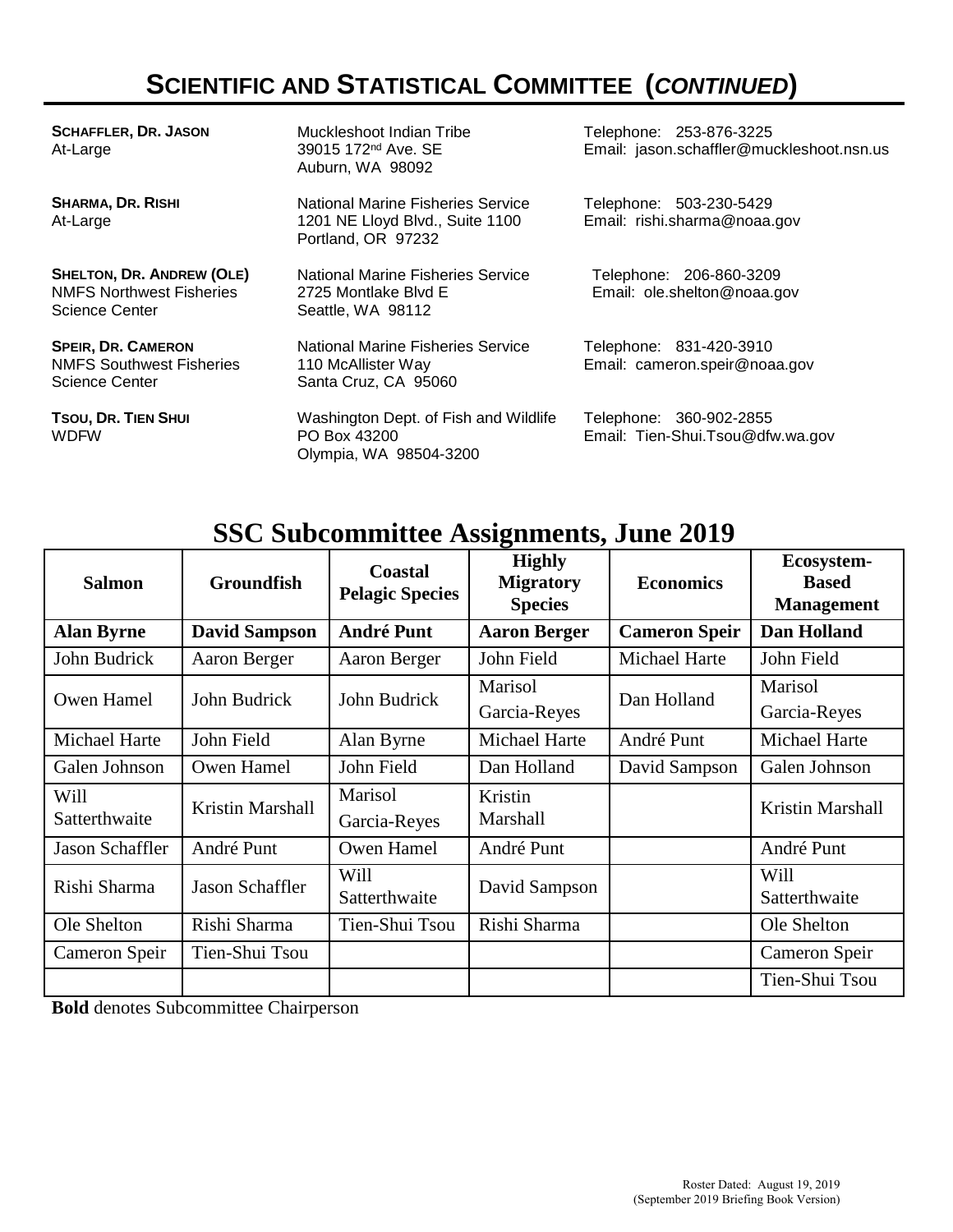# **AD HOC COUNCIL COMMITTEES**

#### **Cost Recovery Committee (June 2011)**

McClure, Ms. Michelle Paine, Mr. Brent Pettinger, Mr. Brad Waldeck, Mr. Dan

Culver, Ms. Michele Fisher, Mr. Randy (Chair) Jincks, Mr. David Lockhart, Mr. Frank

#### **Ecosystem Workgroup (June 2013)**

Buck, Mr. Travis Copeland, Dr. Tim deReynier, Ms. Yvonne (Chair) Lindsay, Mr. Josh Moore, Dr. Tommy Miles, Mr. Corey **Watson, Ms. Jessica** 

### **Groundfish Electronic Monitoring Policy Advisory Committee (June 2013)**

Pettinger, Mr. Brad

Alverson, Mr. Bob Hanson, Dr. Dave (Chair) Hunter, Mr. Travis Kujala, Mr. Paul Mahoney, Ms. Melissa Mann, Ms. Heather McElderry, Mr. Howard Paine, Mr. Brent

#### **Groundfish Electronic Monitoring Technical Advisory Committee (June 2013)**

Chadwick, Capt. Dan Colpo, Mr. Dave McVeigh, Mr. Jon Puccinelli, Mr. Bob Thompson, Sgt. Todd

#### **Sablefish Management and Trawl Allocation Attainment Committee (April 2018)**

| Anderson, Mr. Phil (Chair) | Culver, Ms. Michele    | Dooley, Mr. Bob                    |
|----------------------------|------------------------|------------------------------------|
| Sommer, Ms. Maggie         |                        |                                    |
|                            |                        |                                    |
| Besecker, Mr. Tyler        | Crabbe, Mr. David      | Dunn, Mr. Kevin                    |
| Platt, Mr. Dan             | Scheiblauer, Mr. Steve |                                    |
|                            |                        | <b>Voting</b><br><b>Non-voting</b> |

#### **Climate Scenarios Investigation Workgroup (September 2018)**

Braby, Dr. Caren Lincoln, Mr. Rich Ugoretz, Mr. John